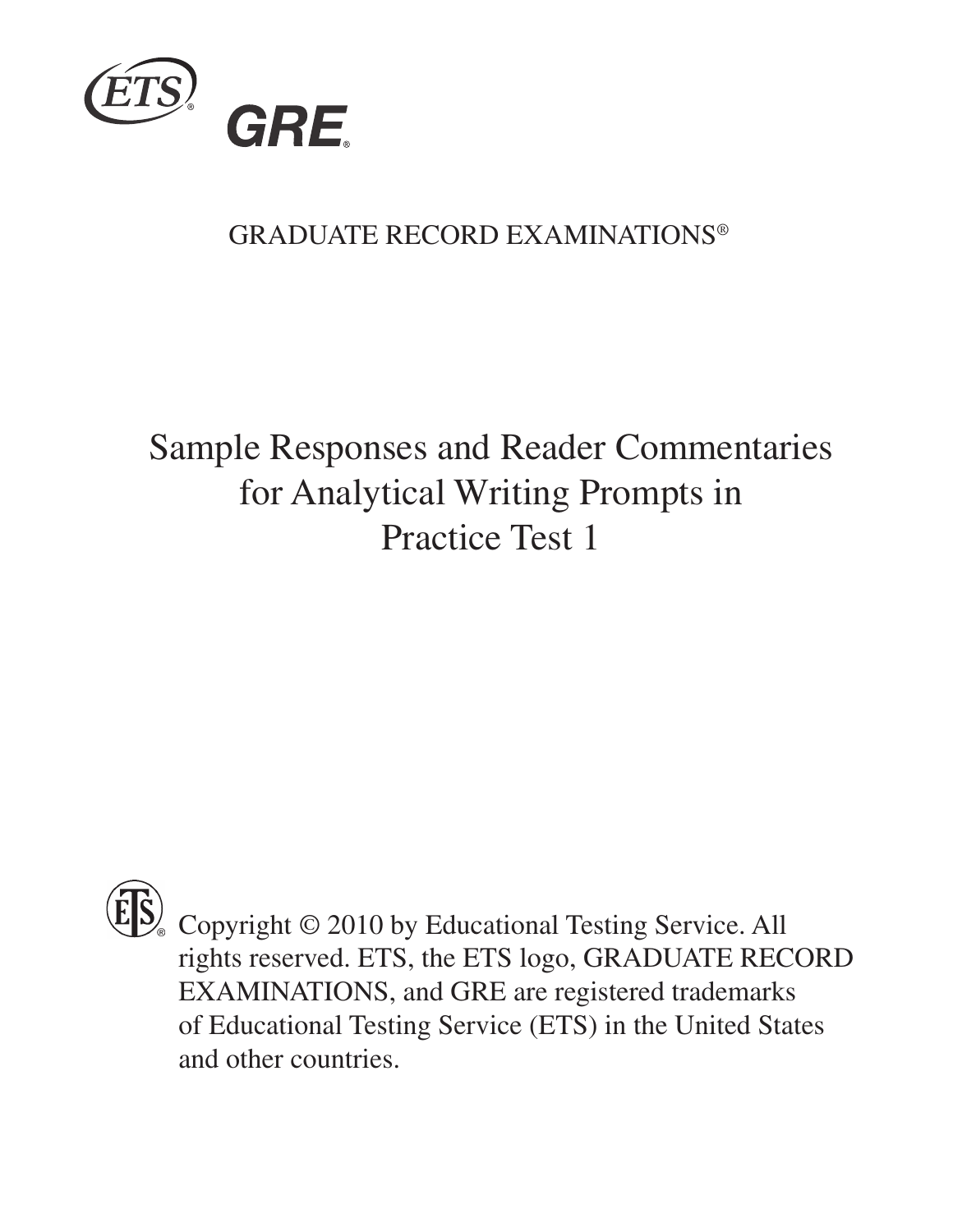## **Revised GRE Practice Test 1**

## *Analytical Writing Sample Essays with Commentaries*

The Analytical Writing portion of the GRE consists of two writing topics, an Issue topic and an Argument topic.

### *Analyze an Issue*

#### **Sample Issue Topic Directions**

**Directions**: The Analytical Writing portion of the GRE consists of two writing topics: Analyze an Issue and Analyze an Argument. For this section, Analyze an Issue will be the writing topic.

You will be given a brief quotation that states or implies an issue of general interest and specific instructions on how to respond to that issue. Plan and compose a response in which you develop a position on the issue according to the specific instructions. A response to any other issue will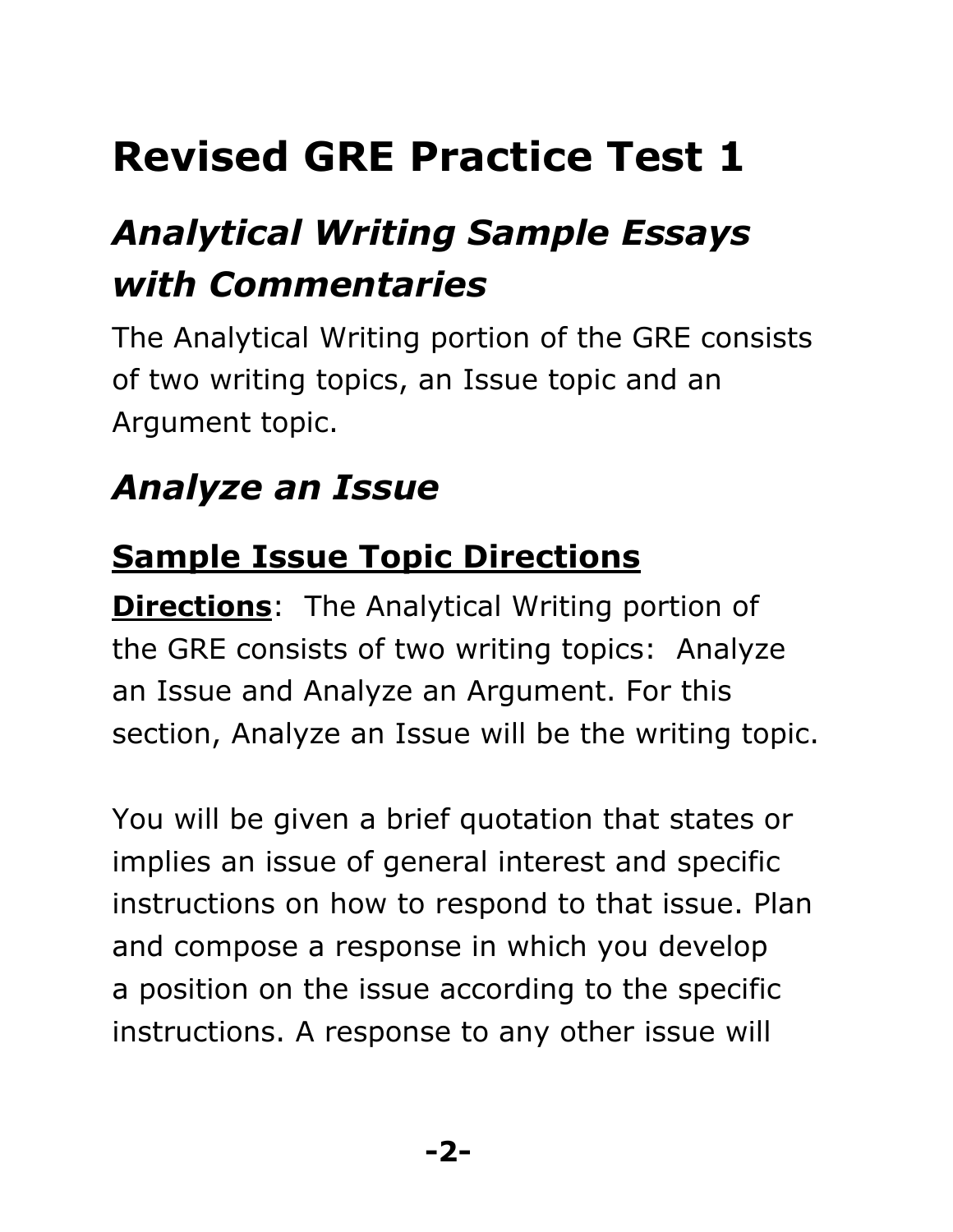receive a score of zero. Standard timing for an issue topic is 30 minutes.

Make sure that you respond to the specific instructions and support your position on the issue with reasons and examples drawn from such areas as your reading, experience, observations, and/or academic studies.

Trained GRE readers will read your response and evaluate its overall quality according to how well you do each of the following:

- Respond to the specific instructions on the issue
- Consider the complexities of the issue
- Organize, develop, and express your ideas
- Support your position with relevant reasons and/or examples
- Control the elements of standard written English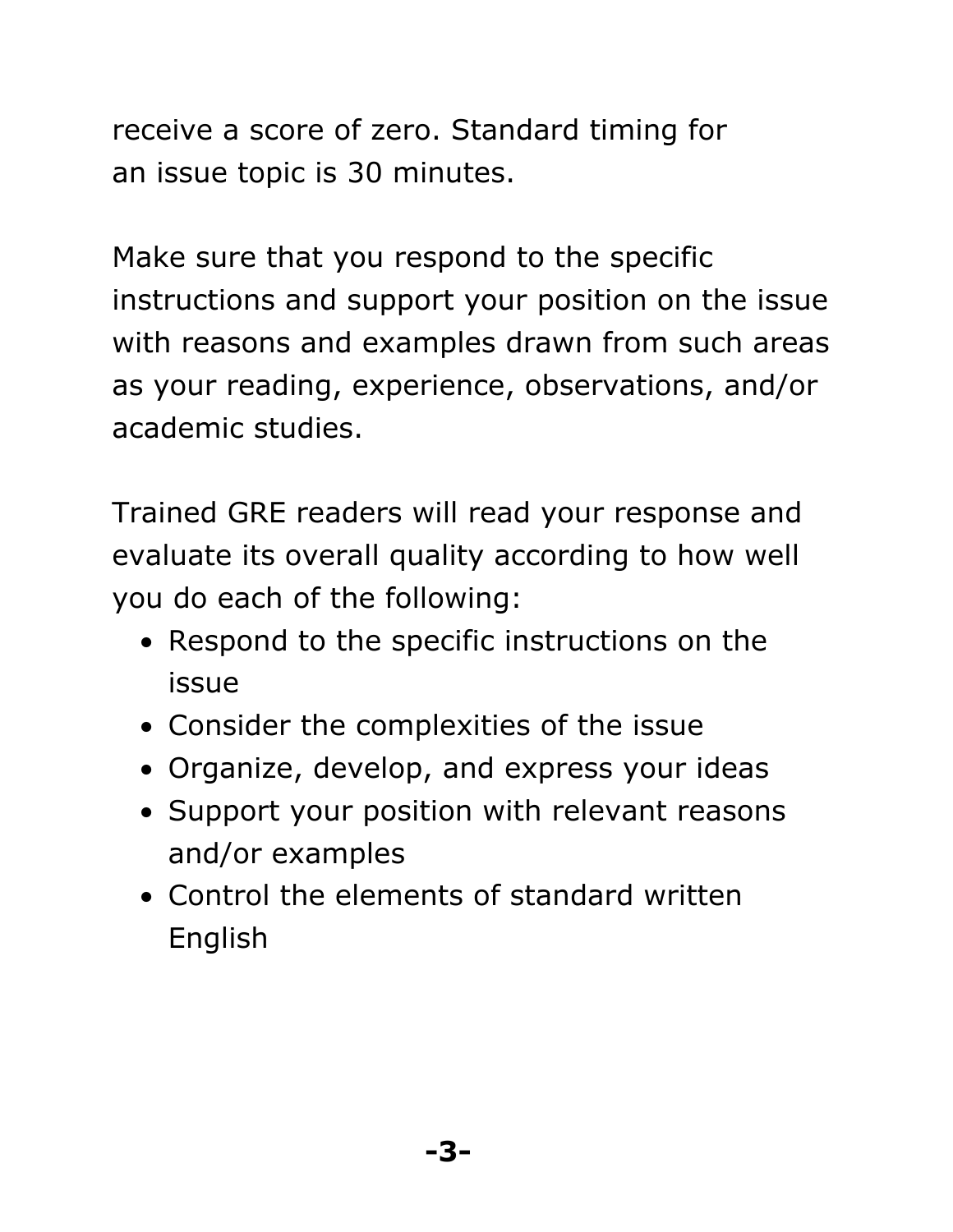Before you begin writing, you may want to think for a few minutes about the issue and the instructions and then plan your response. Be sure to develop your position fully and organize it coherently, but leave time to reread what you have written and make any revisions you think are necessary.

#### **Sample Issue Topic:**

The best ideas arise from a passionate interest in commonplace things.

Discuss the extent to which you agree or disagree with the statement above and explain your reasoning for the position you take. In developing and supporting your position, you should consider ways in which the statement might or might not hold true and explain how those considerations shape your position.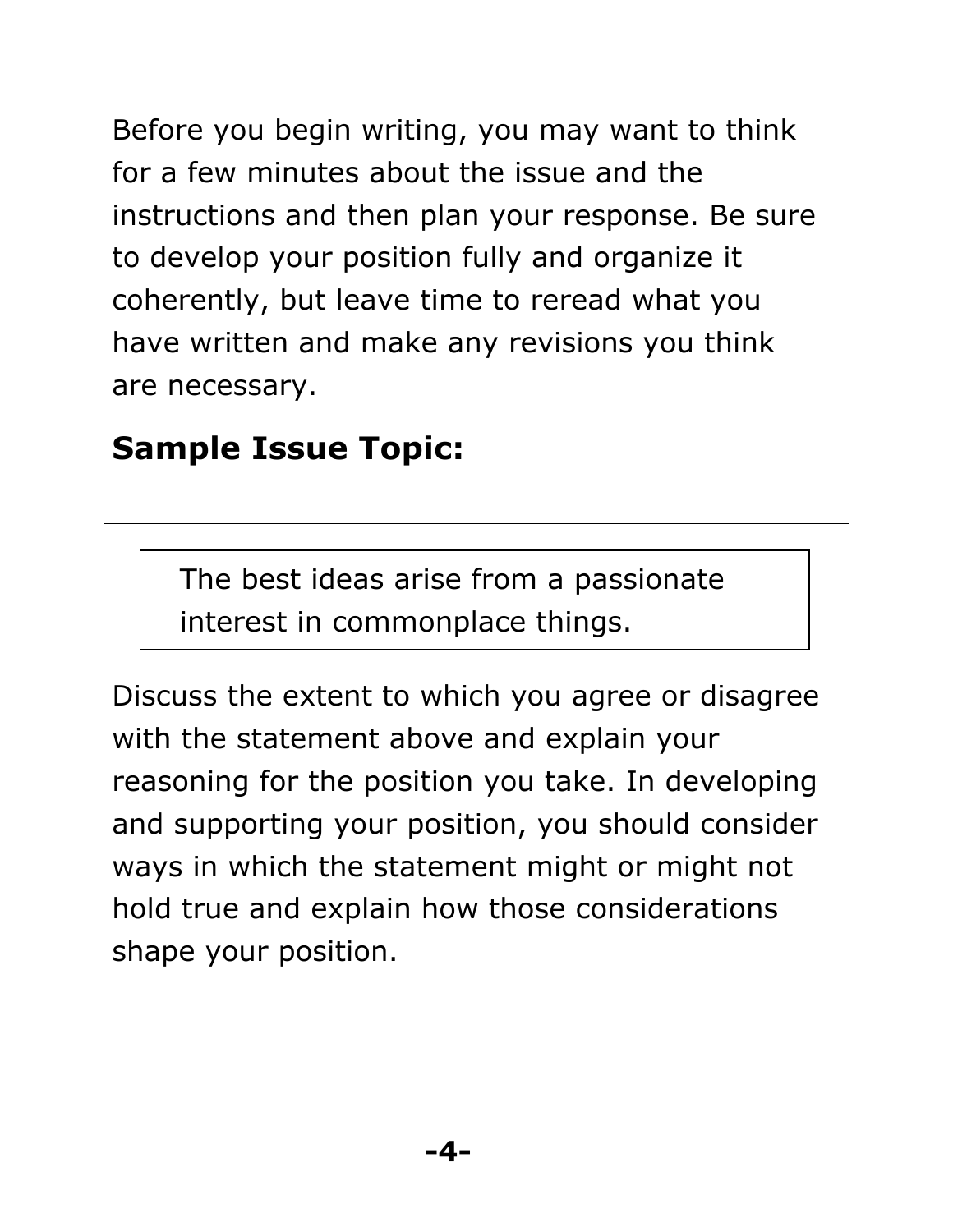The following are sample responses and commentary on those responses, which explain how the response was scored. There are responses and scoring comments for essays with scores of 6, 5, 4, 3, 2, and 1.

**Note**: Sample responses are reproduced exactly as written, including misspellings, wrong choice of words, typographical and grammatical errors, etc., if any.

#### **The following sample issue response received a score of 6:**

Passion is clearly necessary for a truly great idea to take hold among a people—passion either on the part of the original thinker, the audience, or ideally both. The claim that the most lucrative subject matter for inspiring great ideas is "commonplace things" may seem initially to be counterintuitive. After all, aren't great ideas usually marked by their extraordinary character? While this is true, their extraordinary character is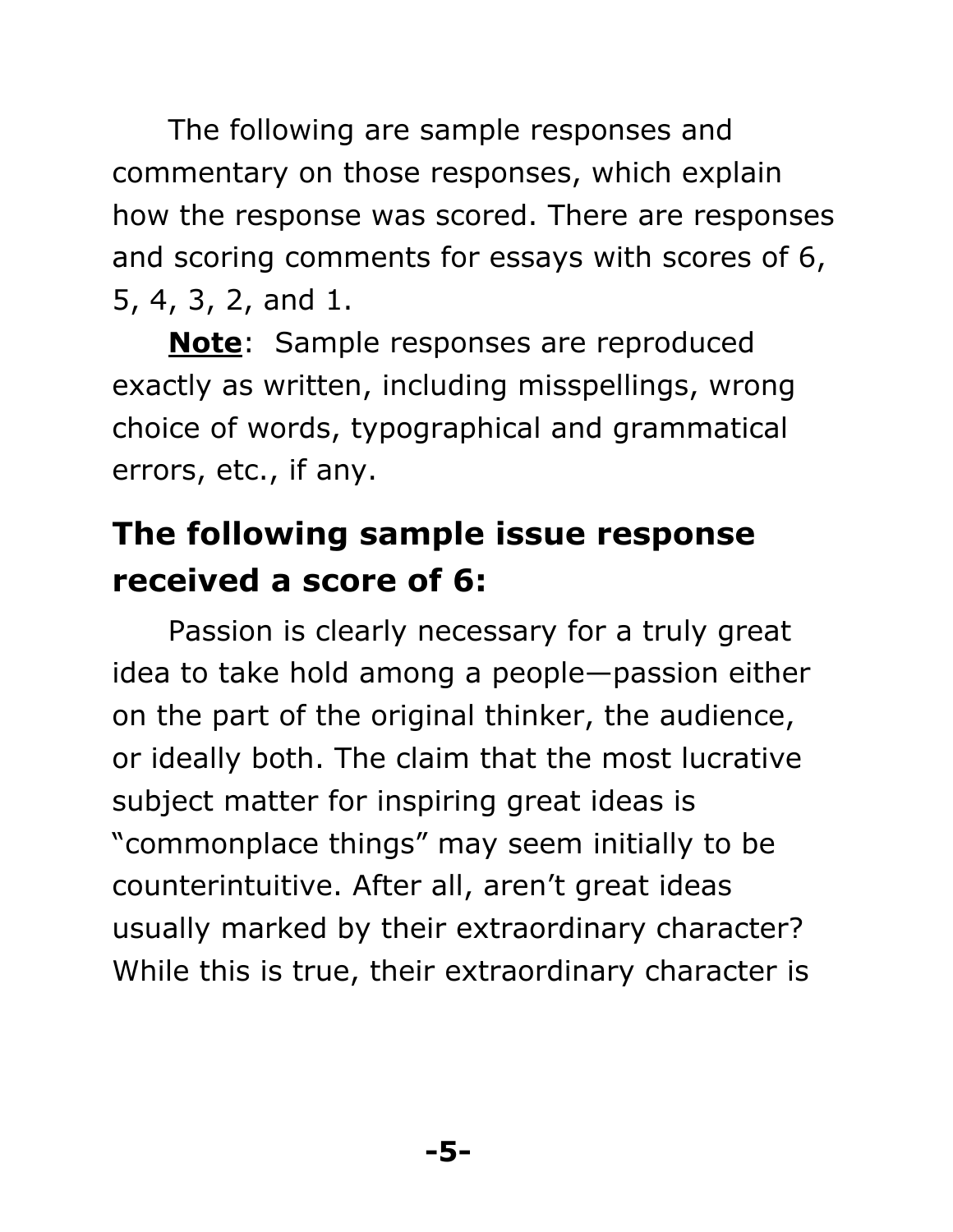# as often as not directly derived from their insight into things that had theretofore gone

unquestioned. While great ideas certainly can arise through seemingly pure innovation... say, for example, Big Bang cosmology, which developed nearly all of its own scientific and philosophical precepts through its own process of formation, it is nevertheless equally true that such groundbreaking thought was, and is, still largely a reevaluation of previous assumptions to a radical degree... after all, the question of the ultimate nature of the universe, and man's place in it, has been central to human thought since the dawn of time. Commonplace things are, additionally, necessary as material for the generation of "the best ideas" since certainly the success among an audience must be considered in evaluating the significance and quality of an idea.

The advent of Big Bang cosmology, which occured in rudimentary form almost immediately upon Edwin Hubble's first observations at the Hooker telescope in California during the early 20th century, was the most significant advance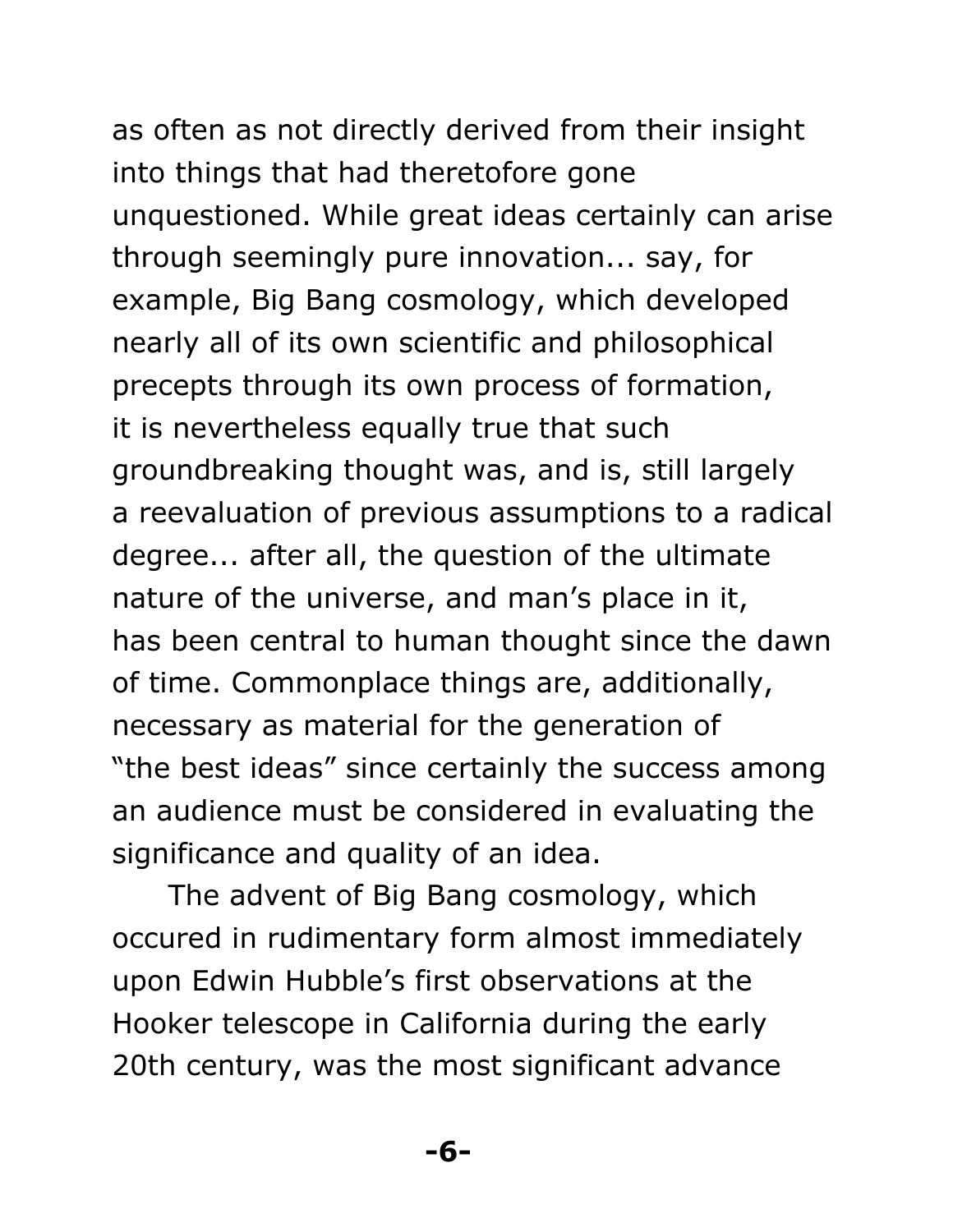in mankind's understanding of the universe in over 400 years. The seemingly simple fact that everything in the universe, on the very large scale, is moving away from everything else in fact betrays nearly all of our scientific knowledge of

the origins and mechanics of the universe. This slight, one might even say commonplace, distortion of tint on a handful of photographic plates carried with it the greatest challenge to Man's general, often religiously reinforced, conception of the nature of the world to an extent not seen since the days of Galileo. Not even Charles Darwin's theory, though it created more of a stir than Big Bang cosmology, had such shattering implications for our conceptions of the nature of our reality. Yet it is not significant because it introduced the question of the nature of what lies beyond Man's grasp. A tremendous number of megalithic ruins, including the Pyramids both of Mexico and Egypt, Stonehenge, and others, indicate that this question has been foremost on humankind's collective mind since time immemorial. Big Bang cosmology is so incredibly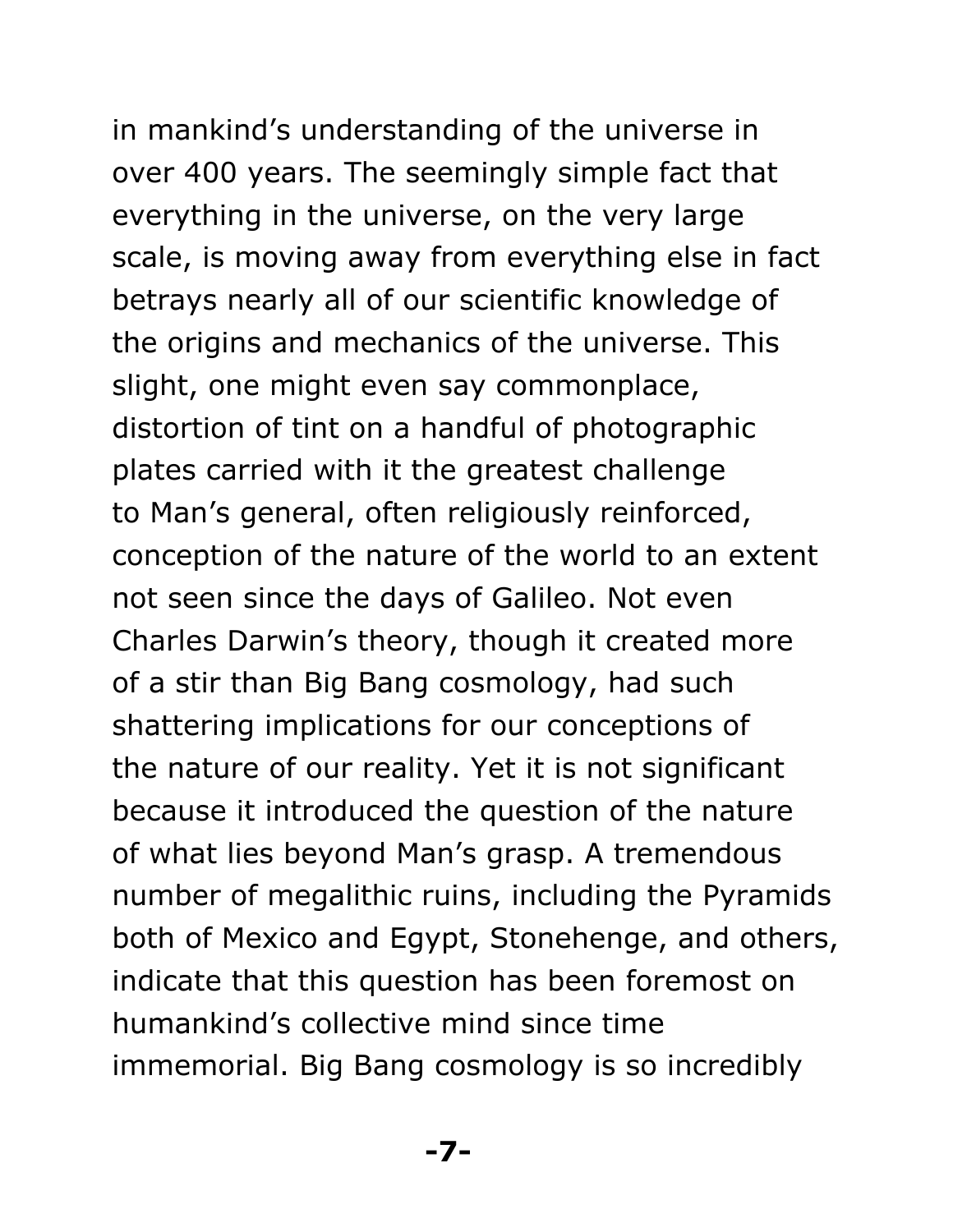significant in this line of reasoning exactly because of the degree to which it changed the direction of this generally held, constantly pondered, and very ancient train of thought.

Additionally, there is a diachronic significance to the advent of Big Bang cosmology, which is that, disregarding limitations such as the quality of optical devices available and the state of theoretical math, it could have happened at any point in time. That is to say, all evidence points to roughly the same raw intellectual capacity for homo sapiens throughout our history, our progress has merely depended upon the degree of it that a person happens to inherit, a pace that has been increasing rapidly since the industrial revolution. Yet this discovery had to happen at a certain point in time or another—it cannot have been happening constantly or have never happened yet still be present—and this point in time does have its own significance. That significance is precisely the fact that the aforementioned advent must have occurred at precisely the point in time at which it truly could have occured—that is to say, it marks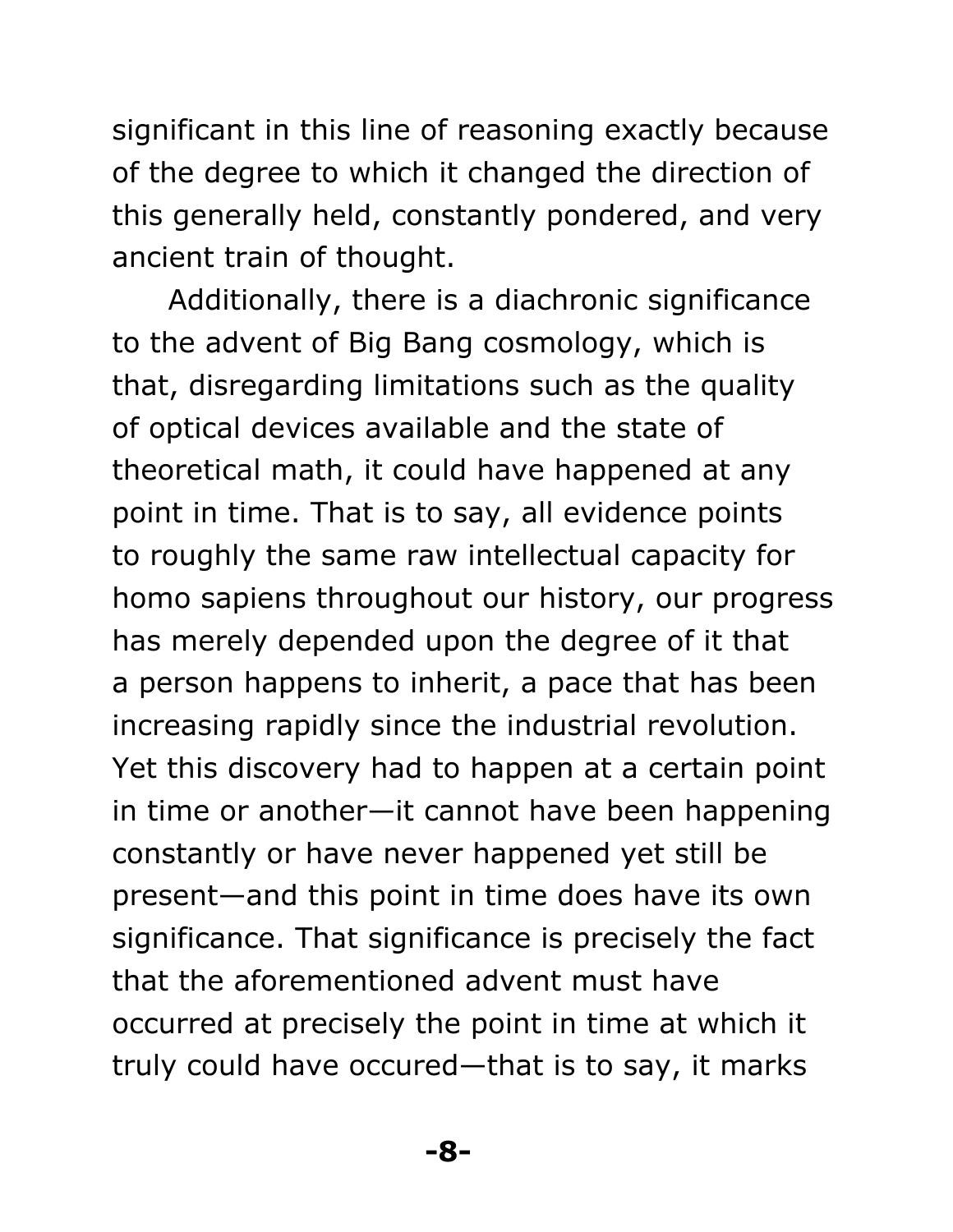the point in our history when we had progressed sufficiently to begin examining, with remarkable substantiated acuity, the workings of the universe across distances that would take millions of human lifetimes to reach or to traverse. The point for the success of this advent must necessarily have been, additionally, the point at which the audience concerned was capable and prepared to accept such a radical line of reasoning.

Both factors, a radical, passionate interpretation of the commonplace and the preparedness to accept such an interpretation, are necessary for the formulation of a truly great idea. If the passion is absent from an inquiry by the thinker or by the bulk of an audience, the idea will die out if it comes to fruition at all. If the material is not sufficiently commonplace to be considered by an informed audience of sufficient size, the same two hazards exist. Given these two factors, the idea must still be found palatable and interesting by the audience if it is to hope to gain a foothold and eventually establish itself in a significant fashion.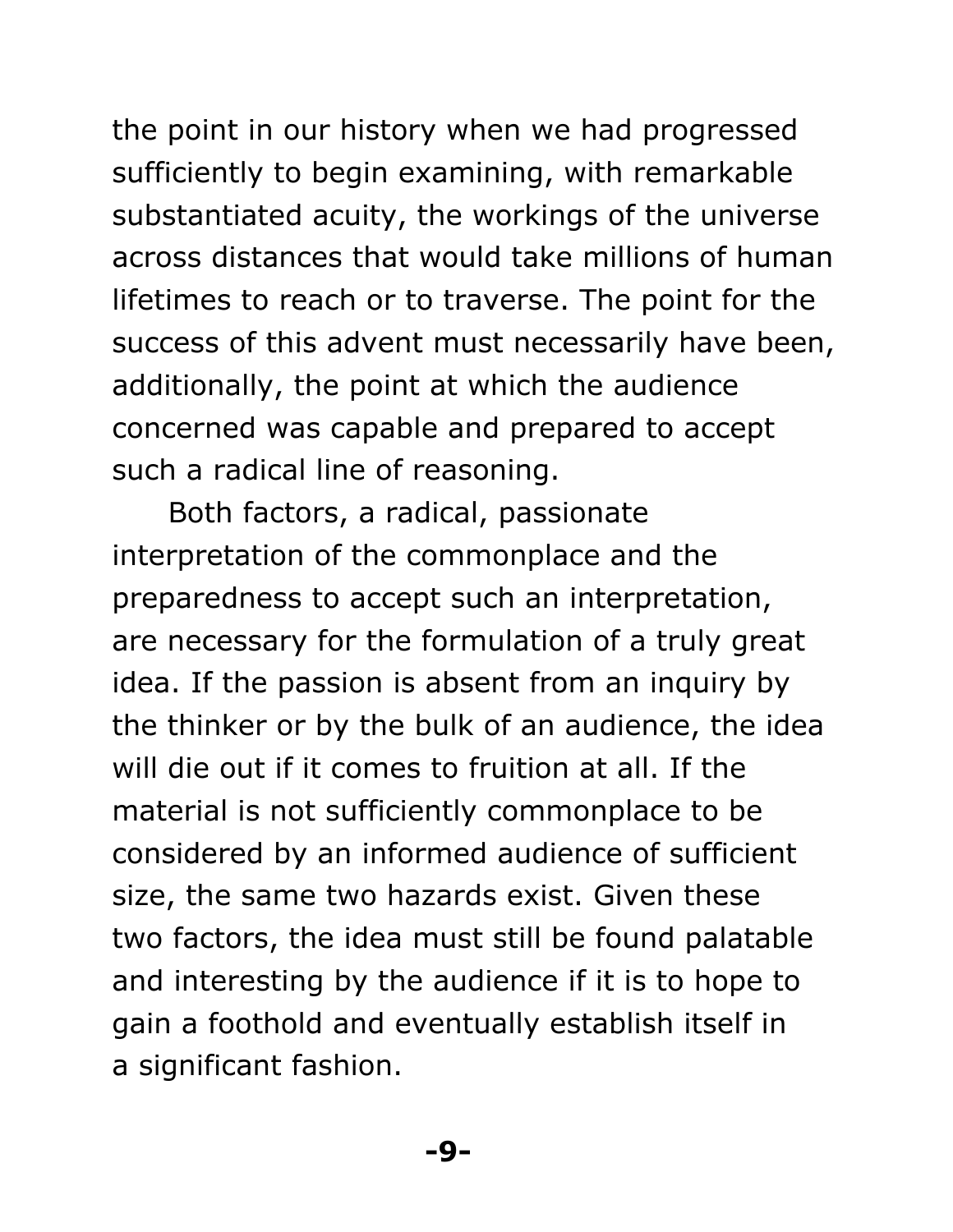#### **Comments on sample essay receiving score of 6:**

This outstanding response presents a cogent, well-articulated analysis of the complexities of the issue by arguing that (1) great ideas develop from commonplace observations that are interpreted in a radical way; and (2) passion is required of both thinkers and the audience in order for great ideas to take hold.

The argument is based on an extended example (Big Bang cosmology) and has two parts. The first part defines "commonplace things" as universal questions (i.e., the quest to understand the cosmos is commonplace, though complex, because it is an ancient and universal question) and places Big Bang cosmology in context with the scientific breakthroughs of Galileo and the Pyramids of ancient Mexico and Egypt. The second part explains Big Bang as the result of a convergence of factors: both thinkers and the audience must be ready to reevaluate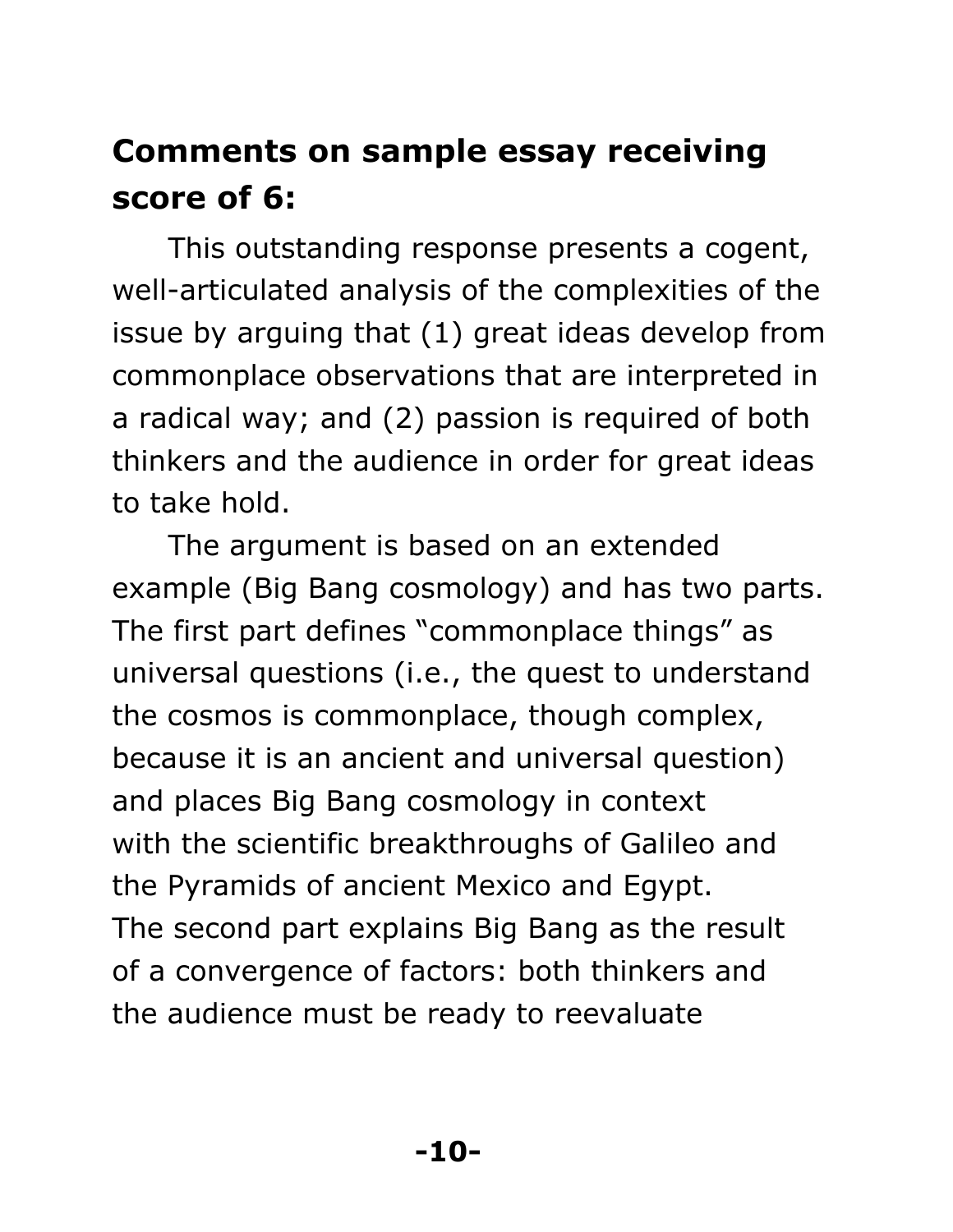"previous assumptions" and accept "radical, passionate interpretations."

The argument's careful line of reasoning is strengthened by appropriate transitions between paragraphs ("Additionally," "Both factors, a radical, passionate interpretation of the commonplace and the preparedness to accept such an interpretation, are necessary for the formulation of a truly great idea," etc.) and within paragraphs ("Not even Charles Darwin's," "Yet," "that is to say," etc.). Fluent and precise language—advent, rudimentary, diachronic, shattering implications, megalithic ruins—and effective sentence variety also characterize this response as outstanding. Finally, despite the presence of minor errors (overuse of comma and inconsistent use of ellipses in paragraph 1), this response demonstrates facility with the conventions of standard written English.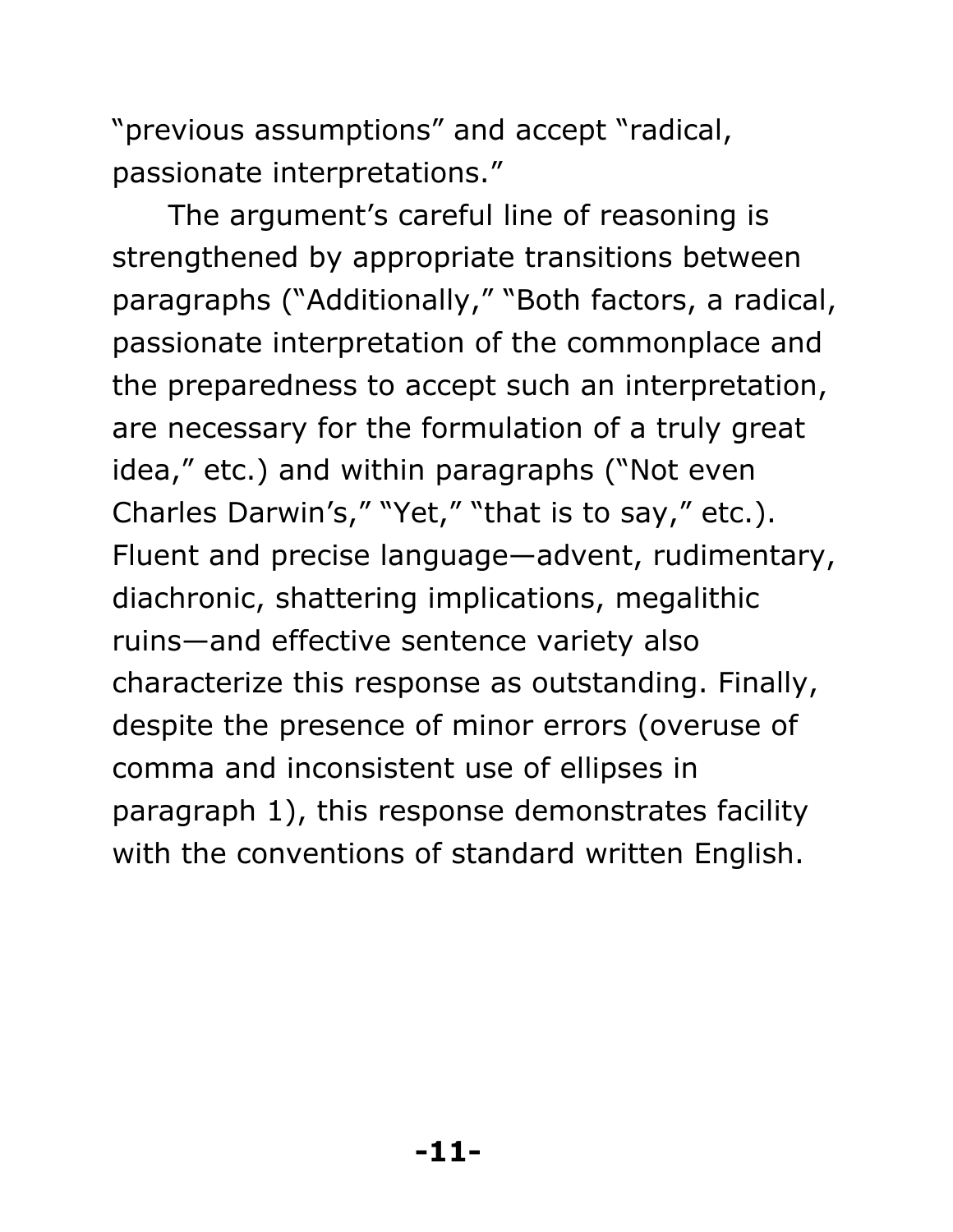#### **The following sample issue response received a score of 5:**

The statement above comes from the perspective that the best thinkers, inventors, and innovators are the way that they are because they explore passionately the interesting things around them. Yes, I would say that this is definitely true. I understand best the things that interest me, but it is only the things with which I am familiar with and understand in my surroundings. It would be difficult to take passionate interest in the things which I did not have available in my environment.

For example, let's consider some "idea" people in history. The person who invented the basketball hoop, or the game of volleyball, or ice skates, all had interest in those things before they had their brilliant ideas. I do know that the inventor of the basketball hoop used to coach a basketball team of young boys, and they would throw the ball into a fruit basket that was nailed to the wall. Obviously, a basket has a bottom to it, and they would have to fish it out after every successful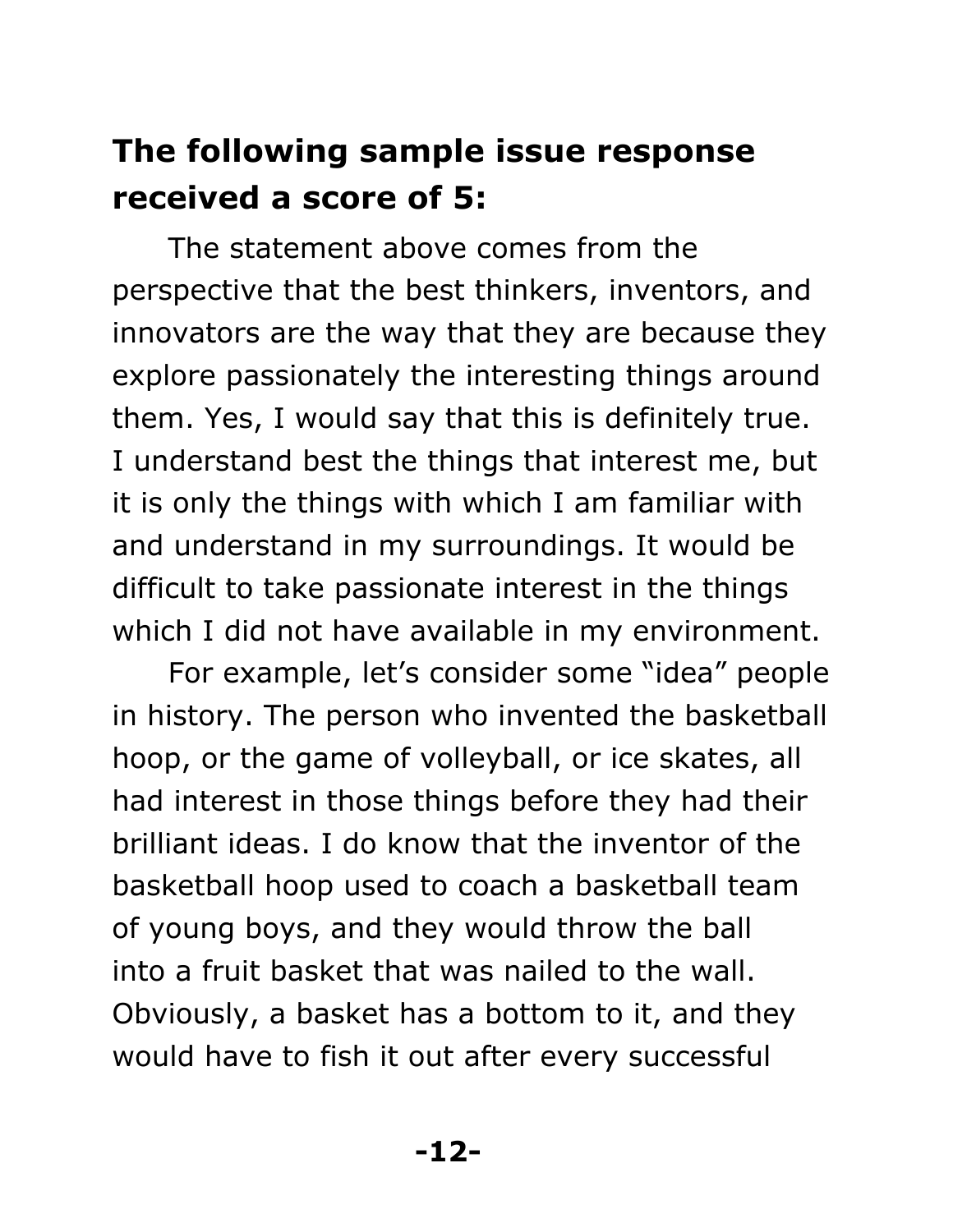throw. So he had the brilliant idea of cutting out the bottom of the basket. It seems so simple to us now, but nobody had ever played basketball like that in his day.

The phrase, "commonplace things" can be rather misleading, I believe. I think every person has slightly different "commonplace things" in their environment depending on their interests, their financial status, and availability of items. What is commonplace for one person may never be known by another. I take passionate interest in things having to do with sewing using patterns, fabrics and threads. However, my mother and grandmother are excellent seamstresses and I had the availability of learning from them. It was a "commonplace thing" for me. I have had some wonderful ideas come out of my passion for this kind of art.

Orville and Wilbur Wright had a passionate interest in things having to do with flight, a rather ordinary thing for the sorts of birds who can fly with their wings, but certainly not people. If I had lived during the Wright brothers' time, I would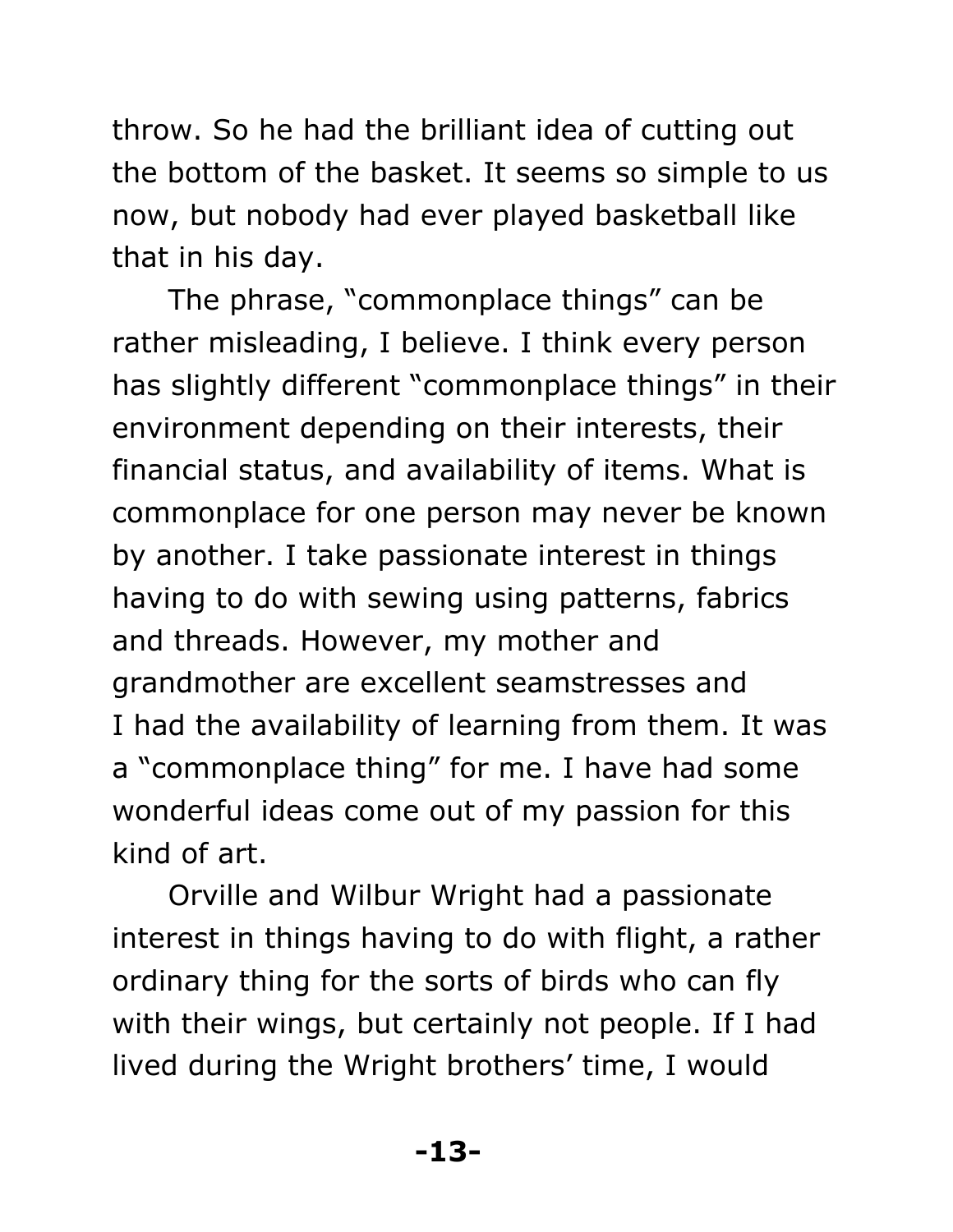probably not have had the same passionate

interest in figuring out how to make humans fly, because it is not something that I would have thought possible. But their dreams and visionary possibilities were much bigger than mine would have been at that time. They not only had a passionate interest but they were willing to experiment, to risk financial ruin and ridicule, and even put their lives on the line. So while it is true that the best ideas arise from a passionate interest in commplace things, there also has to be an element of daring to challenge "norms" and not being able to just accept things as they are. There has to be a desire to make things better and to improve on the present.

There also has to be the element of not being afraid of failure. Most ideas do inevitably fail. Einstein is viewed today as being one of the most brilliant thinkers and "idea" people in all of history. But nobody really talks about how many times his ideas failed. The number is quite amazing. Many people are afraid of failure, so even though they make take a passionate interest in something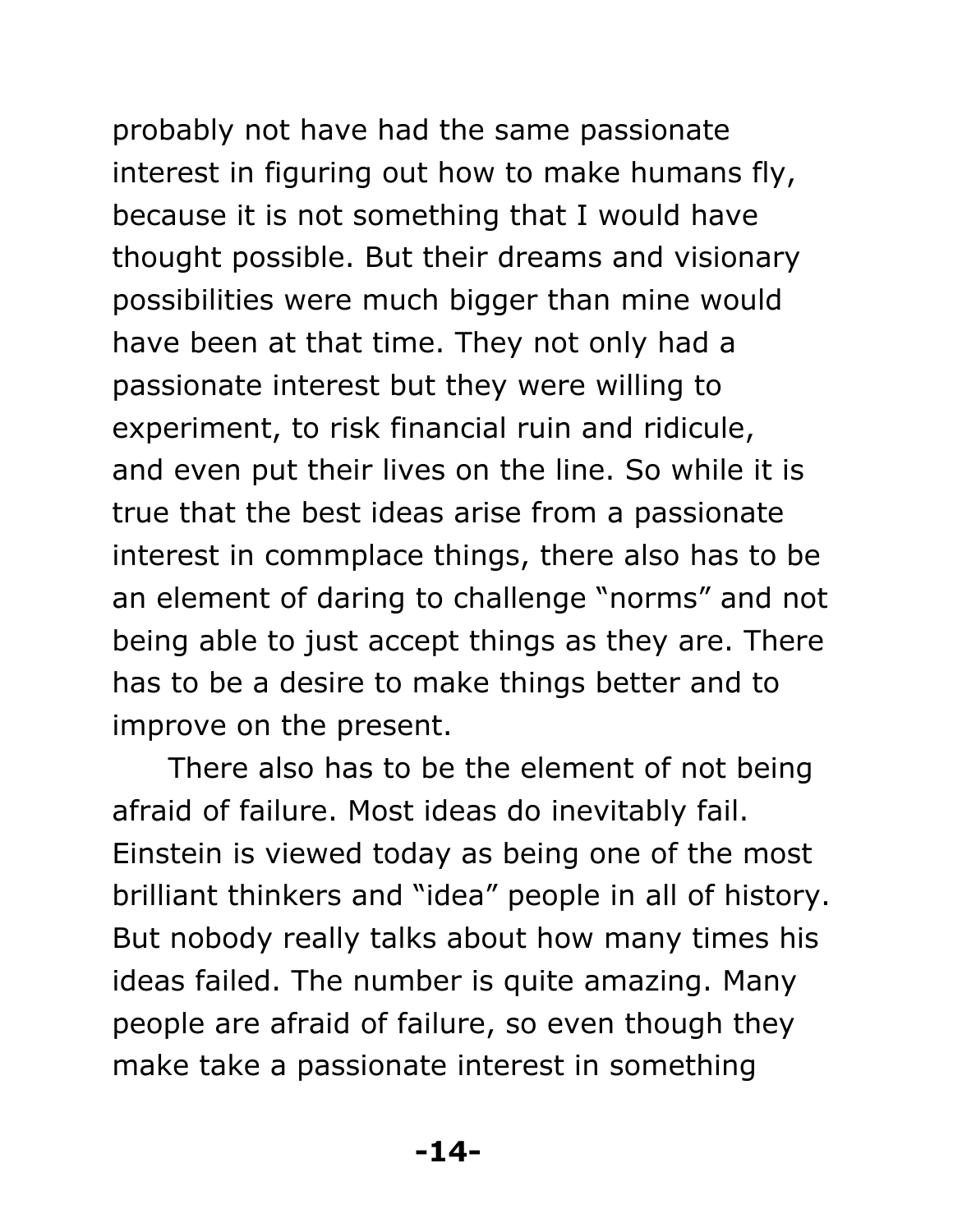commonplace, and have some great ideas, they may never carry them through because of uncertainty that they would work. We must be willing to try!

So, yes, it is true that the best ideas arise from a passionate interest in commonplace things, because these are the things that we know, these are the things that we understand, and the things that we want to explore in even more depths. But there must be more elements involved than just taking interest in something. We must be willing to face risks of many kinds in order to separate the ideas that fail from the ones that will triumphantly succeed.

#### **Comments on sample essay receiving score of 5:**

This strong response presents a wellconsidered analysis of the complexities of the issue by arguing that great ideas come, not only from a passionate interest in the commonplace, but also from great imagination and a willingness to succeed.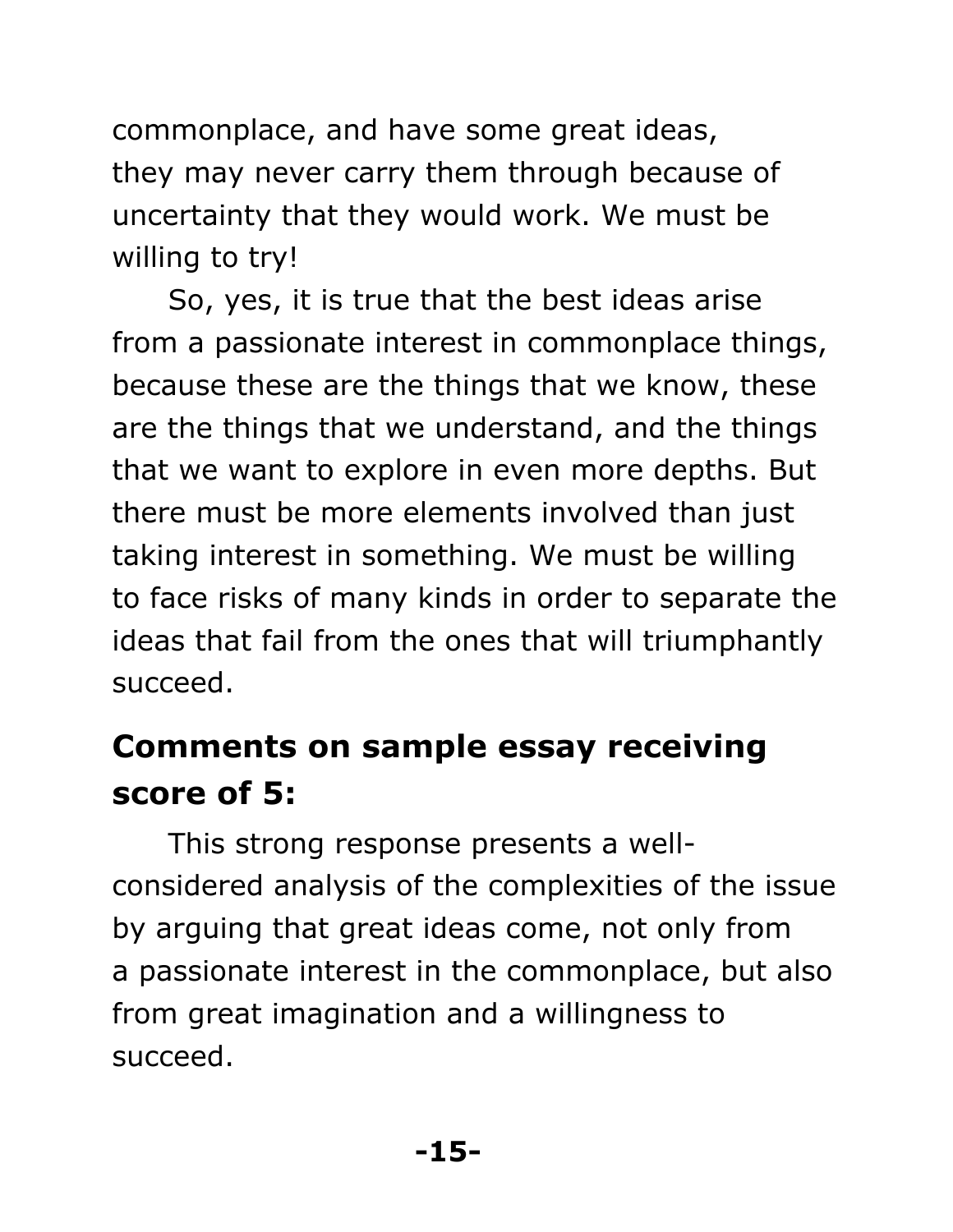The logic of the response unfolds very smoothly: paragraph 3 explores the term "commonplace" and offers support for the prompt's position; paragraphs 4 and 5 discuss the related issues of imagination, willingness to experiment, and overcoming failure. The examples are well chosen and generally well developed.

Paragraph 2 offers a relevant, though predictable, sports example (invention of basketball hoop) to examine how commonplace things/familiarity can spark great ideas. A personal example is used in paragraph 3 to further explore the definition of "commonplace" and illustrate how the term is relative to financial status and availability (though only the concept of availability is developed in this example). Paragraph 2 logically extends into paragraph 3, and the same connection is seen between paragraphs 4 and 5. In paragraph 4 the Wright brothers are used to argue that great ideas also come from imagination and a willingness to experiment. The final example, in which Einstein is offered to illustrate the necessity of overcoming failure, is not as fully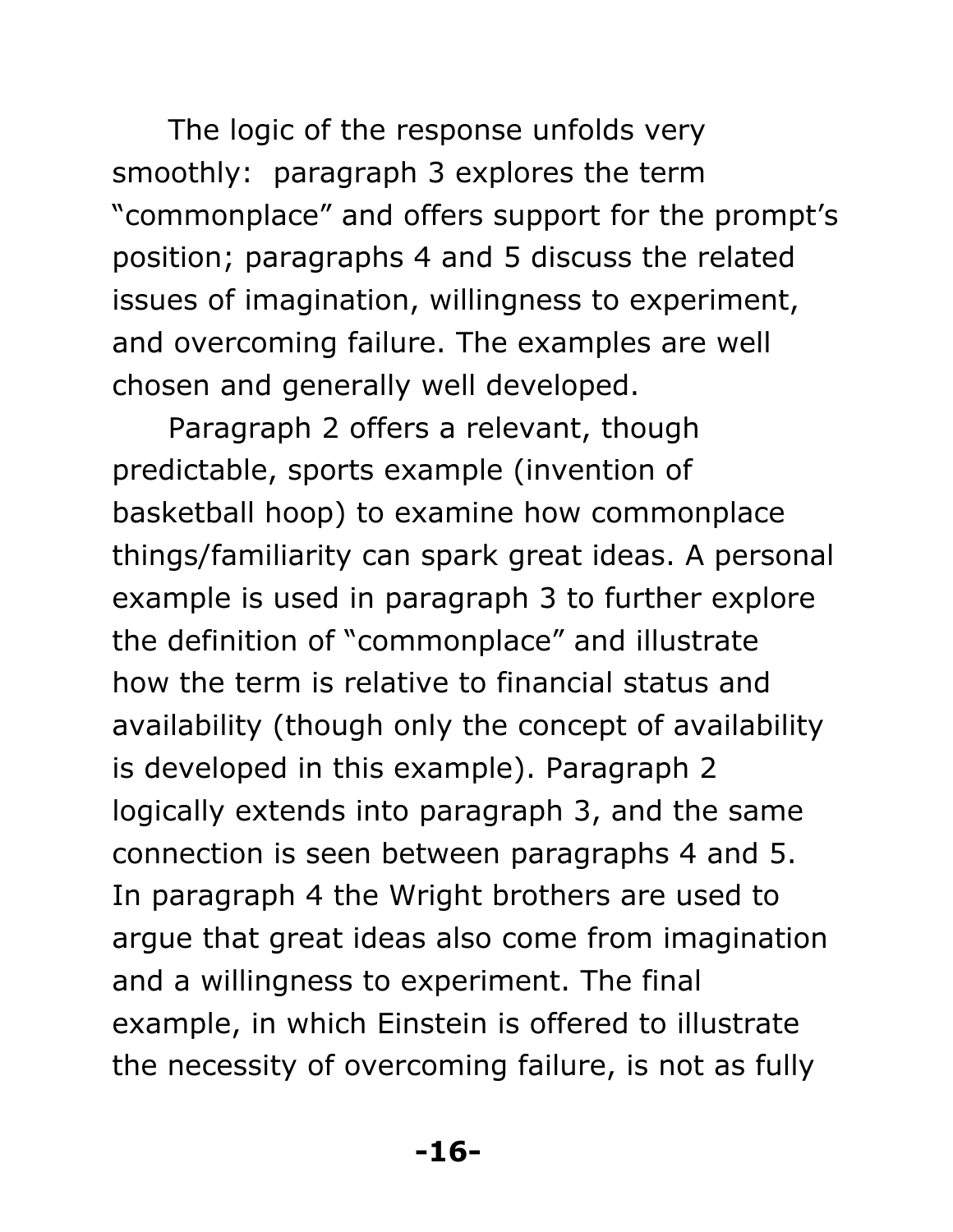developed as the others. The respondent does not explain what failures Einstein endured or how he overcame them, which makes the example less compelling. Overall, the analysis demonstrated in the examples is "perceptive and clear," but not "insightful and cogent" as required for a score of 6.

While the response expresses ideas clearly, using appropriate vocabulary and sentence variety, it does not use language as fluently and precisely as would a typical 6. Occasional wordiness/ awkwardness could be avoided with more precise diction (e.g., "There also has to be the element of not being afraid of failure," or "I have had some wonderful ideas come out of my passion for this kind of art").

#### **The following sample issue response received a score of 4:**

In agreement with the statement, many great inventions have come from individuals interested in commonplace things. Out of simplicity arises great ideas, and I would consider commonplace things to be simplistic. However, it is hard to say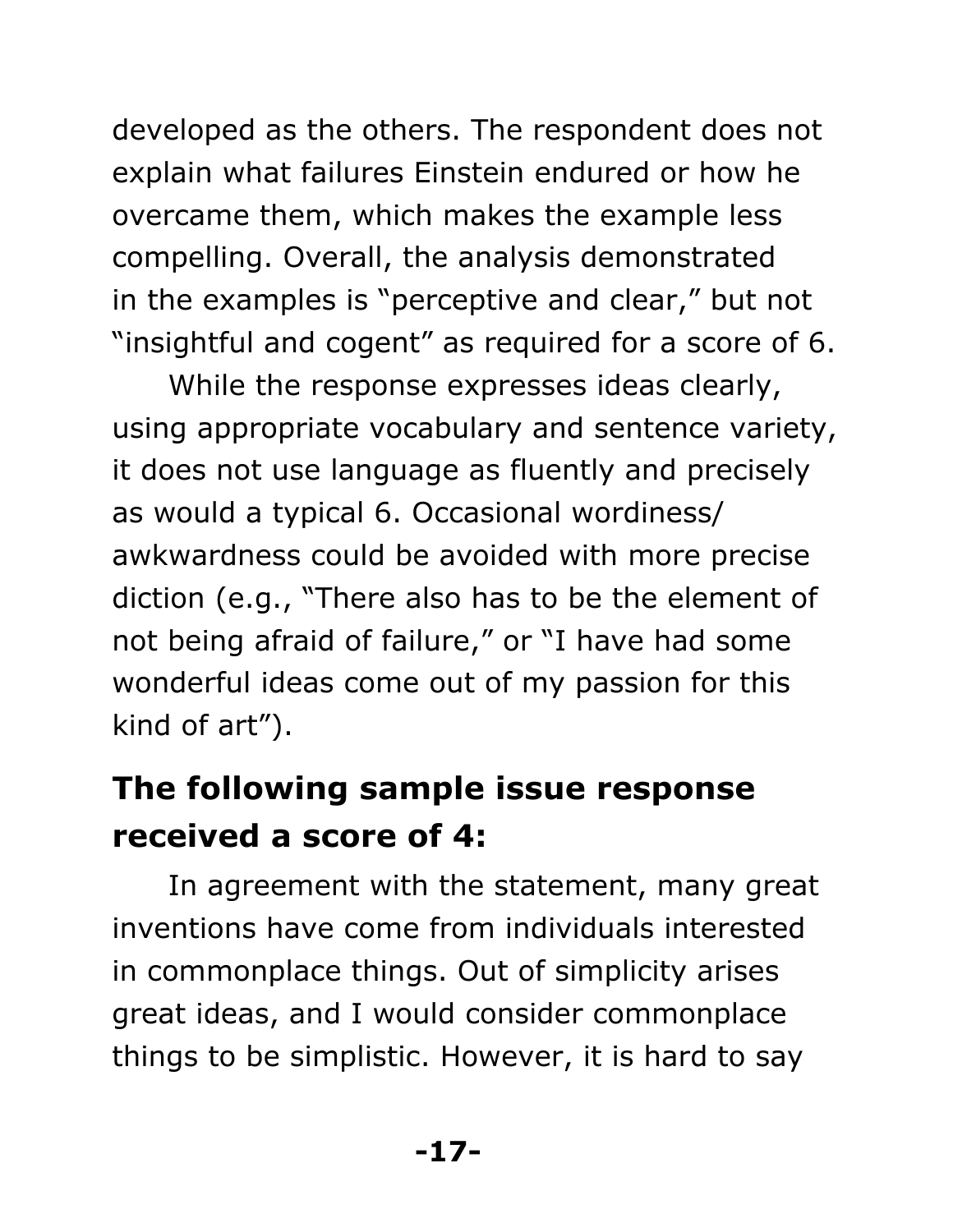that the "best" ideas arise from passion in commonplace things, because one could argue that the best ideas involve interest in remarkable things, which is what makes them the "best" ideas.

If the statement is viewed from the standpoint of all ideas from the beginning of civilization, then the statement holds true. Examples of commonplace things are food and shelter. If a person had an abundance of food and needed to transport it, they may have the idea to weave a basket or make some sort of tote in order to load more at once. With that idea, eventually the people would think of things to make the first idea more useful, such as adding wheels to your carrying device. With shelter, first people (Cro-Magnon)may have kept out of weather and unsafe territory by using caves as shelter. From passionate interest in the common shelter a person may have come up with brilliant ideas about structures, architecture, and construction.

In concern with the opposing view that the best ideas arise from remarkable things, one could argue that best ideas are medical breakthroughs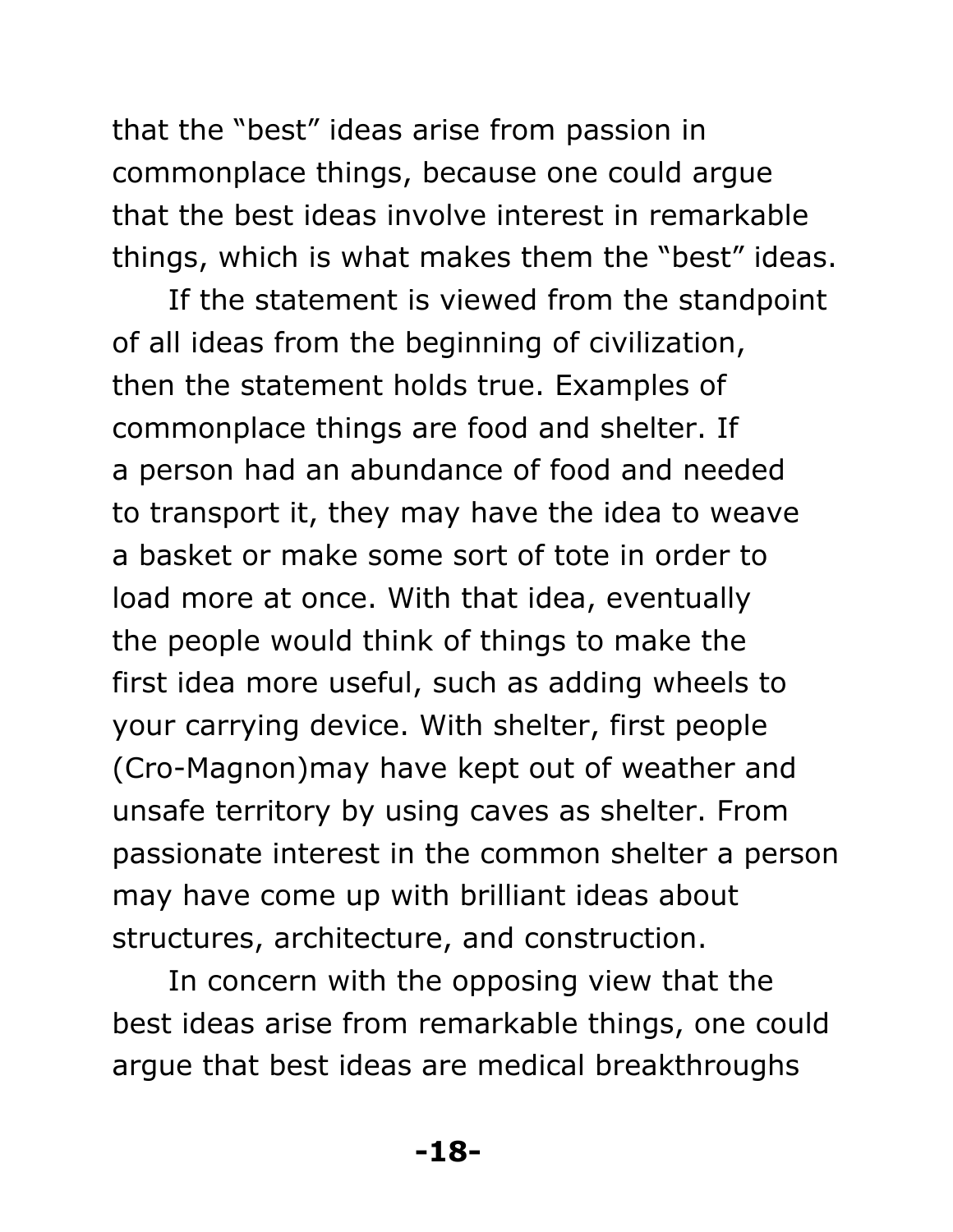and all other aspects of Science. Working with substances and molecules and creating ions and isotopes is not a commonplace thing. However, it is what the people who make the scientific breakthroughs have passionate interest in expanding.

Looking at the big picture, I would say that if people did not have "passionate interest in commonplace things", then the idea that led us to the remarkable things would have never occurred. If that is true then the statement holds true because the best ideas do arise from a passionate interest in commonplace things. Though some older ideas may seem obsolete now, there was a time that without those ideas, we would still be in the dark ages.

Overall, I agree with the statement. The best ideas do arise from a passionate interest in commonplace things. Though I do not consider medical breakthroughs coming from interest in commonplace things, our species appears to be reaching the point in which cancer and AIDS could be considered a commonplace thing. If that is true,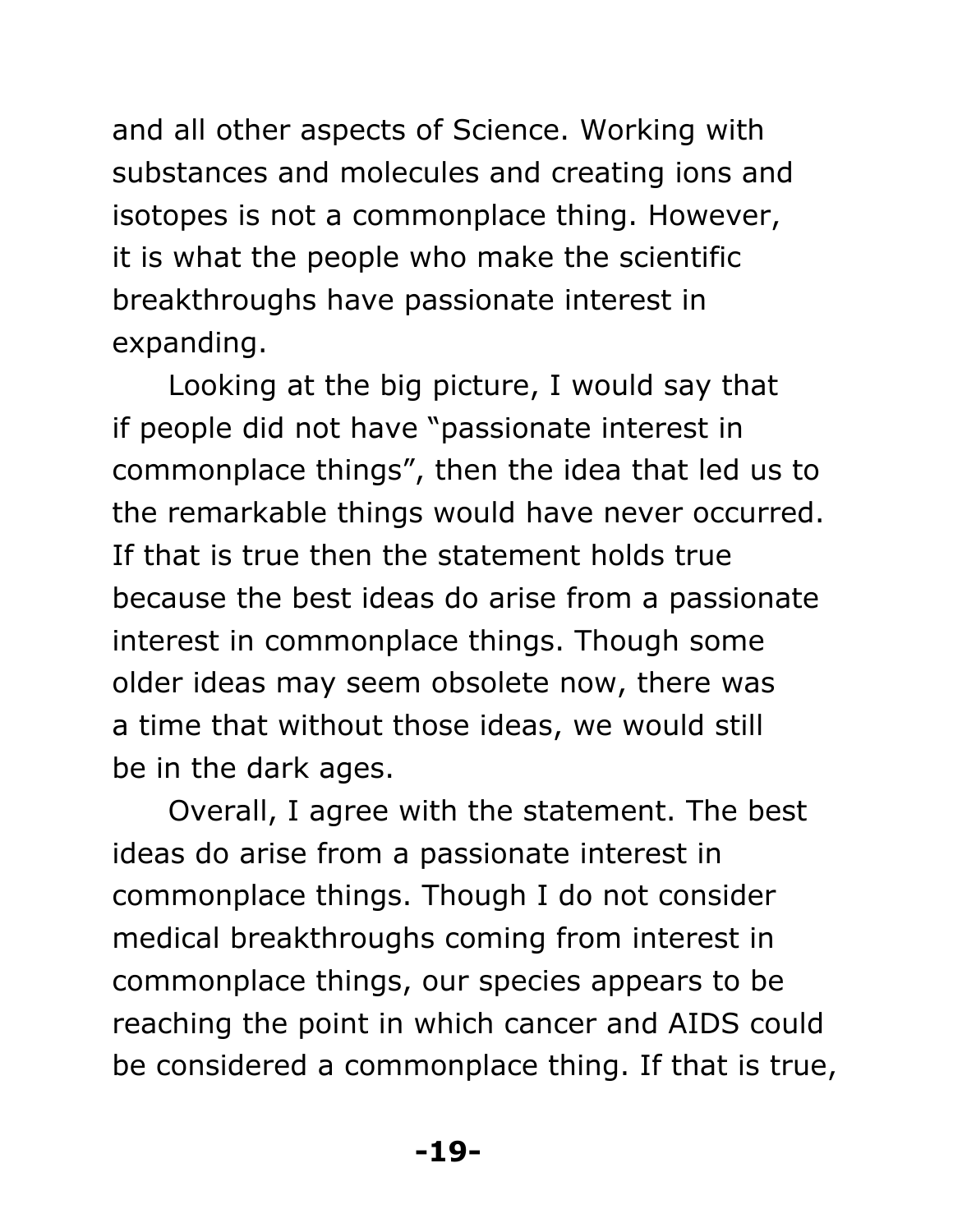then when someone finds a cure for cancer or AIDS it will be one of the best ideas arising from a passionate interest in a commonplace thing. Once again reinforcing the truth of the statement.

#### **Comments on sample essay receiving score of 4:**

This response presents a competent analysis and conveys meaning adequately.

Paragraph 2 offers appropriate and adequately developed examples from "the beginning of civilization" to illustrate how commonplace needs inspire innovation: the need to transport food led to the invention of woven baskets and, eventually, the invention of the wheel; similarly, the need for shelter that drove "Cro-Magnon" to the caves eventually inspired "brilliant ideas about structures, architecture, and construction."

Paragraph 3, which explores the "opposing view" (the best ideas arise from remarkable things), is less developed. The respondent claims that the best ideas are "medical breakthroughs and all other aspects of Science," without explaining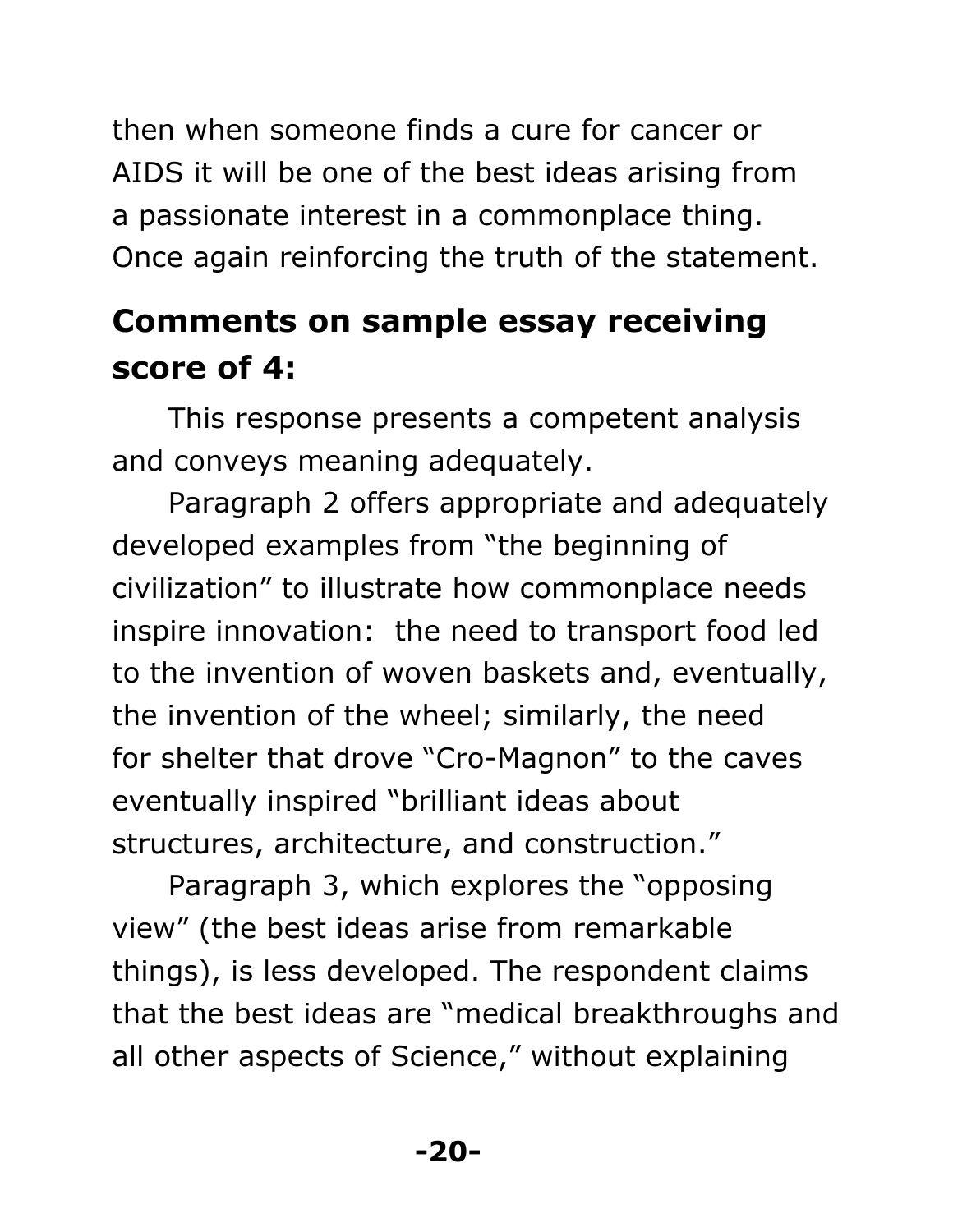what is meant by "Science" or why these types of ideas are the "best." Does "Science" include engineering, computer sciences, and the social sciences? Why are advances in science and medicine better than advances in religion, the arts, or philosophy? The response also fails to acknowledge the commonplace interests (e.g., desire to improve quality of life) that drive medical/scientific research. While the response addresses two sides of the issue, it never delves into complexity the way a 5 or 6 would.

In paragraph 4, the response comes to a new conclusion: without initial interest in commonplace things, interest in remarkable things would be impossible. This is an interesting position that, if developed and supported with well-chosen examples, could lead to complex analysis. However, the conclusion is merely stated, loosely supported with generalities, and then further confounded by shaky logic in paragraph 5.

Ideas are expressed with reasonable clarity and the response generally demonstrates control of language. It is lack of complexity and logical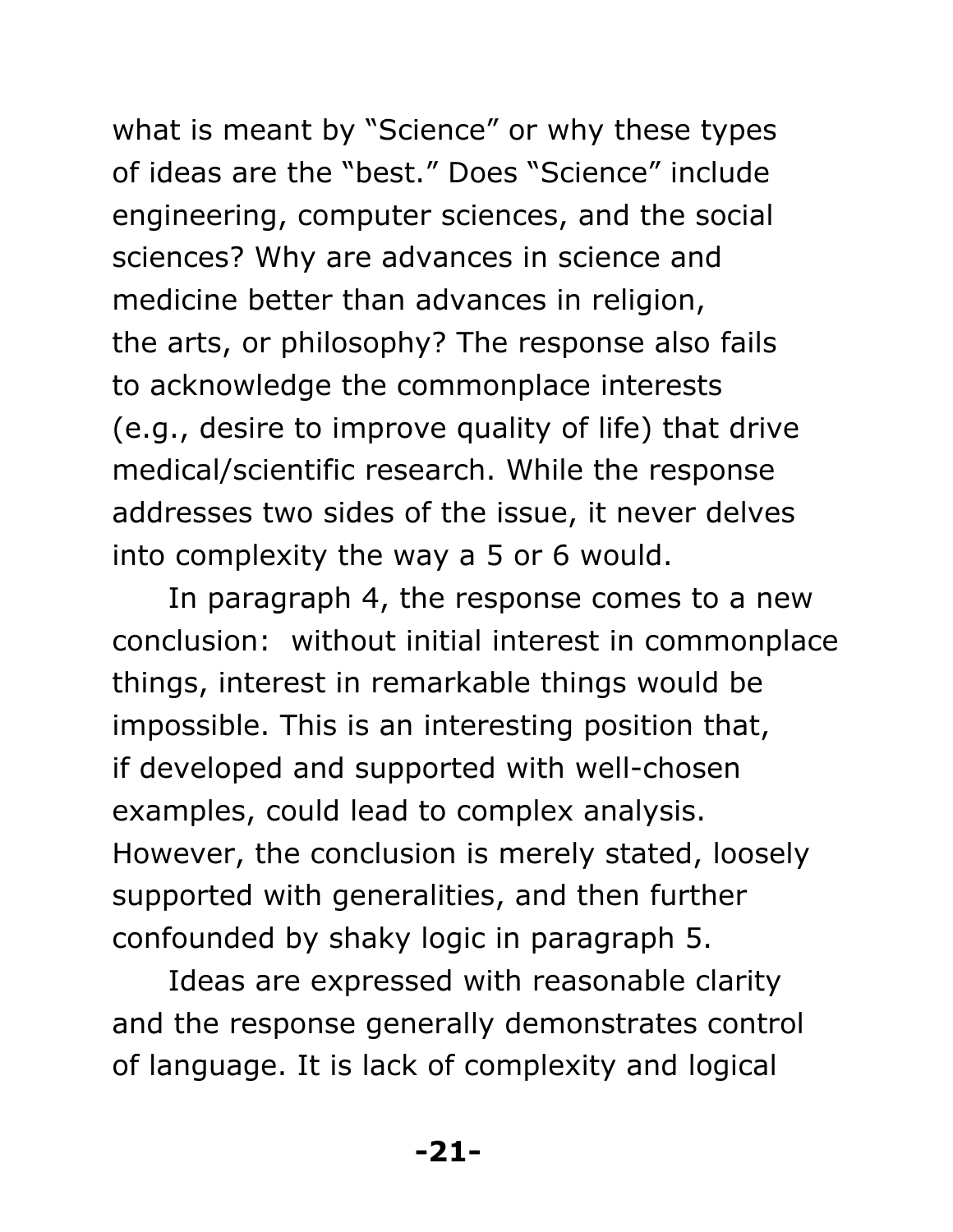development that keep this response from earning a higher score.

#### **The following sample issue response received a score of 3:**

How do new knowledge came into being? Sometimes it stemed from exsiting knowledge. Sometimes it was born all out of sudden. Both ways seem work well. As I see through this question, I believe that what plays a key role in creating new ideas is a passionate interest.

Throughout history, a myriad of examples help prove the importance of interest. Edison, the greatest inventors in the world, posessed a sharp interest ever since his childhood. In his eyes, every common things were full of mysteries. It was his unique interest which helped him look into the machanism of things around therefore new iders came into his mind and, changed into conceret machines facilitating our lives. Another famous example is that of Newton. A riped apple from a tree fell onto his head one afternoon. For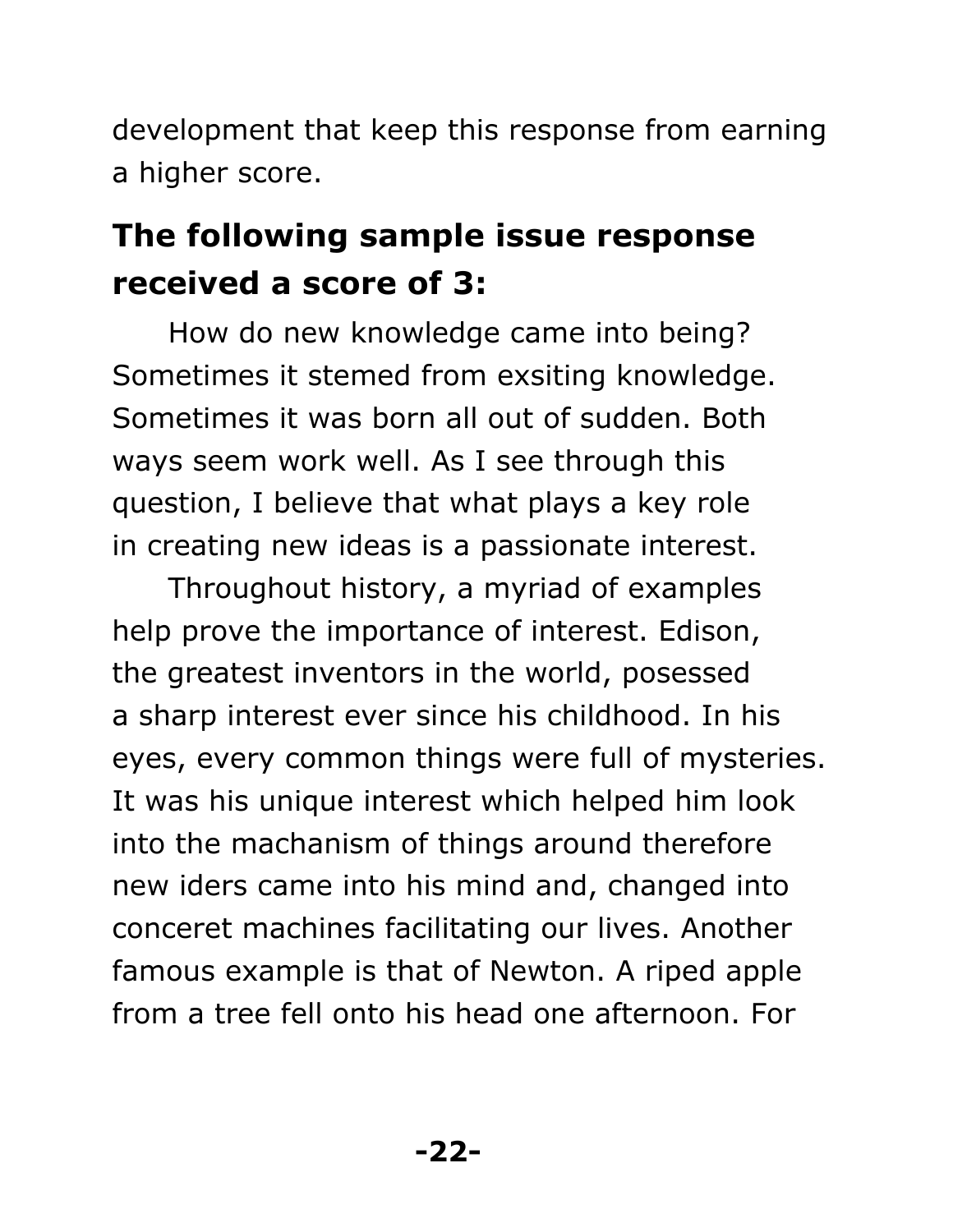ordinary people, this kind of trivial instance would slip off their mind at once. However, Newton lost hisself in thought of the relation between objects. Finally he found gravitation and opened up a new era of physics.

On the other hand, without interest, the opportunity of great discoveries will pass by. Most people are experiencing ordinary lives everyday. Why don't they come up with great ideas? Because interest is a state of skeptism, a state in which we do not stop to disclose the truth beneath a surface of commonplaces. Interest means the ability to explore the internal corelations. Therefore, with a passiontae interest, those commonplace things are no longer commonplace, and new ideas are created.

From what have been discussed above, we can see that interest serves as force to propell the exploration of unknowns, to perfect the structure of human knowledge, and to move towards the ultimate truth.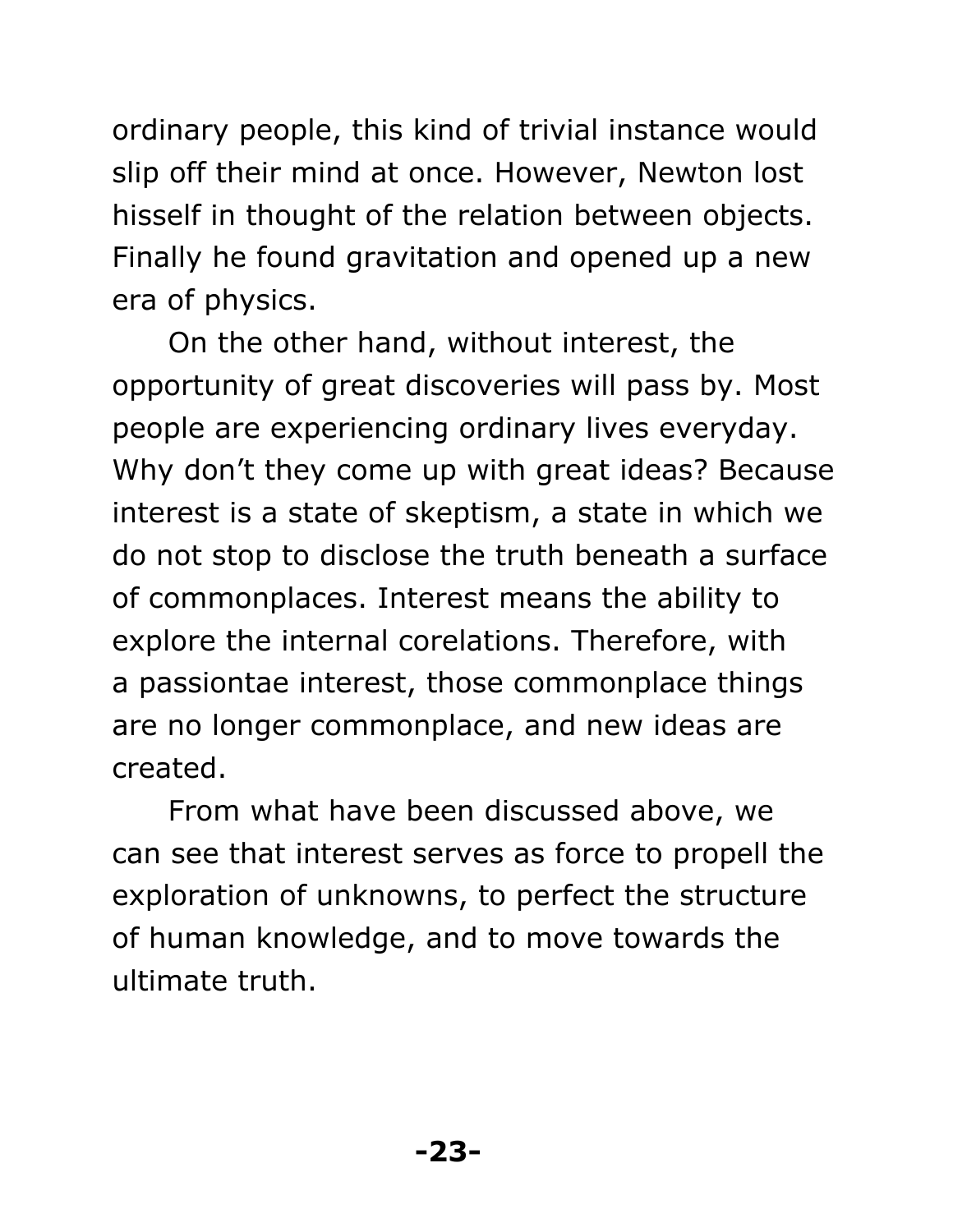#### **Comments on sample essay receiving score of 3:**

This limited response demonstrates some competence in its analysis and in conveying meaning but is obviously flawed.

The response agrees with the prompt by arguing that a passionate interest allows people to see beyond the commonplace and create new ideas (paragraphs 1 and 3). However, the response is limited in presenting and developing this position.

In paragraph 2 the response offers two relevant but underdeveloped examples to illustrate the importance of interest in generating ideas. The Edison example is not persuasive because its development is limited to generalities ("common things were full of mysteries...which helped him look into the machanism of things...therefore new iders came into his mind and, changed into conceret machines"). The response does not provide specific examples of the common "things" that interested Edison nor does it discuss any of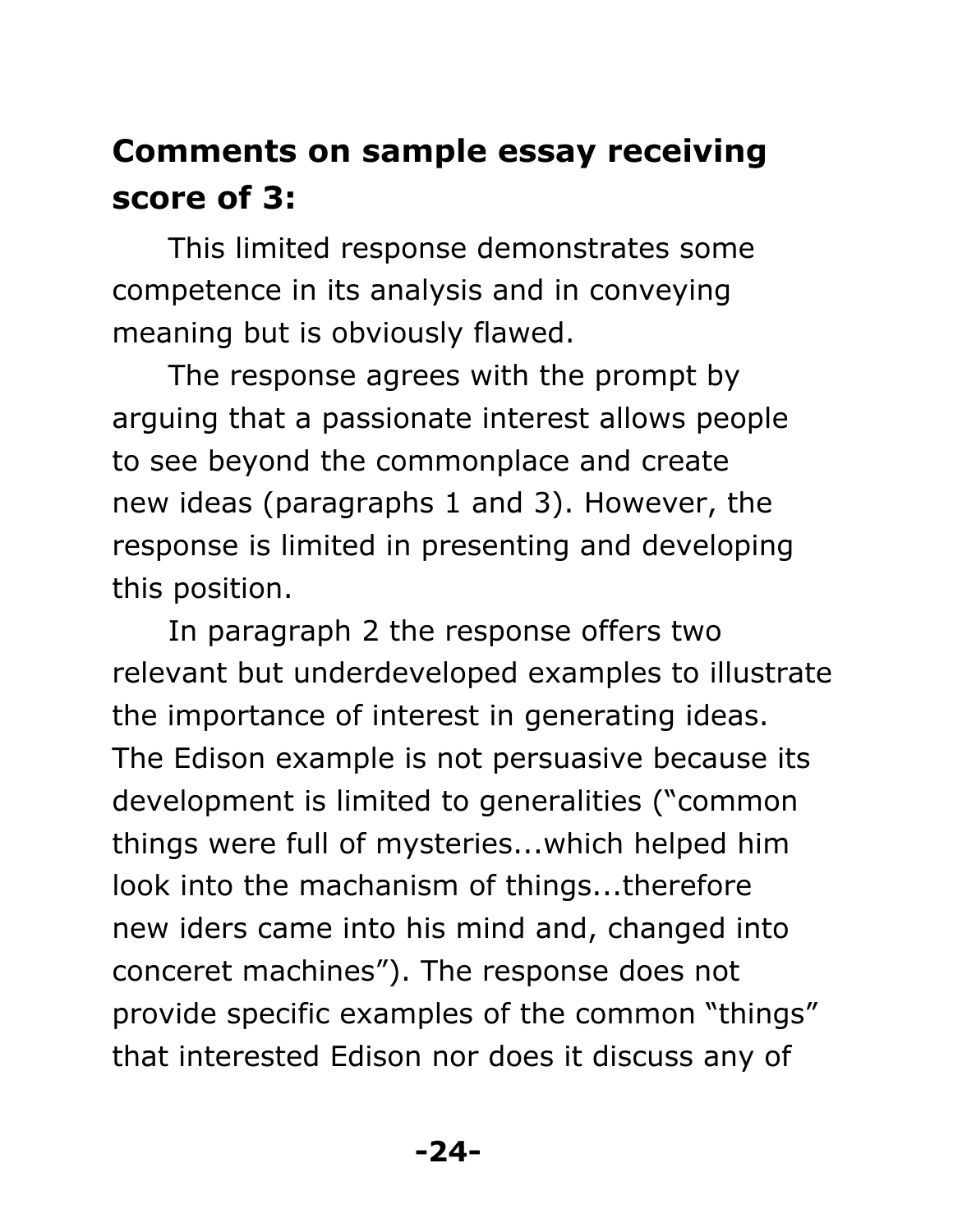Edison's particular ideas. Thus, it does little to advance the response's position. The Newton example is not penalized for historical inaccuracy. However, like the previous example, it is overly general and underdeveloped.

The response also contains an accumulation of language errors (in usage, word choice, and sentence structure) that often result in a lack of clarity. For instance, the rhetorical device used in paragraph 1 contains frequent errors that render it ineffective. The imprecise language use in the Newton example is particularly unsettling: "Newton lost hisself in thought of the relation between objects. Finally he found gravitation and opened up a new era of physics." While these errors do not generally interfere with meaning, they constitute a lack of language control that precludes a score of 4.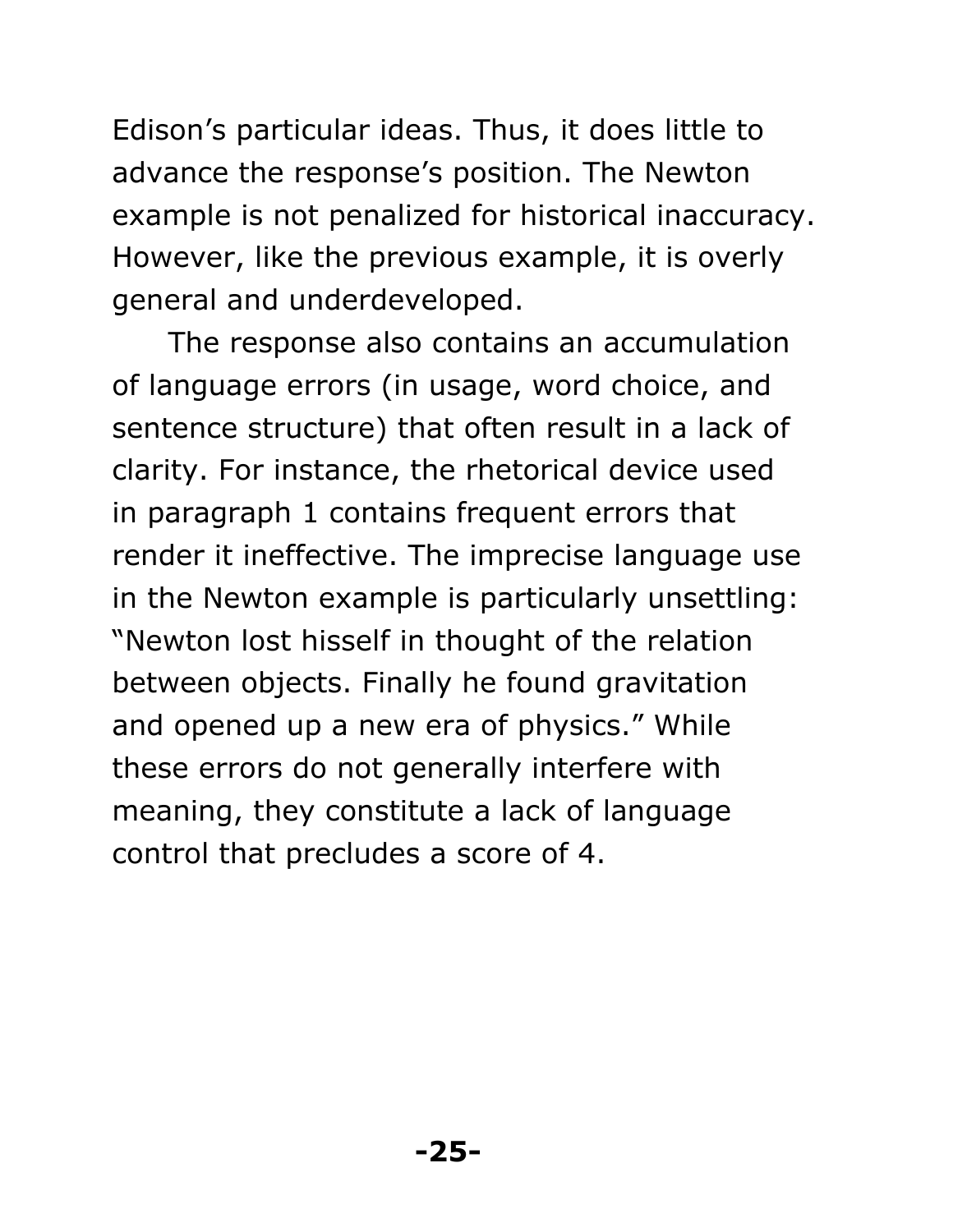#### **The following sample issue response received a score of 2:**

The above statement reinforces my values and beliefs. I agree that the best ideas arises from a paasionate interest. I agree simply because a person must be able to personally relate to a thing in order to become passionate to the idea. The person behind the best ideas are passionate because the commonplace things have affected the person on a personally level or on a mutual level. The relationship between the commonplace thing and the best idea unites a passionate interest to the person who it has affected. A person must have a desire to build on their passion in order to follow through on his or her idea.

#### **Comments on sample essay receiving score of 2:**

This response presents a seriously flawed analysis of the issue.

The response agrees with the prompt by arguing that a person must be able to relate to something in order to develop passion for it.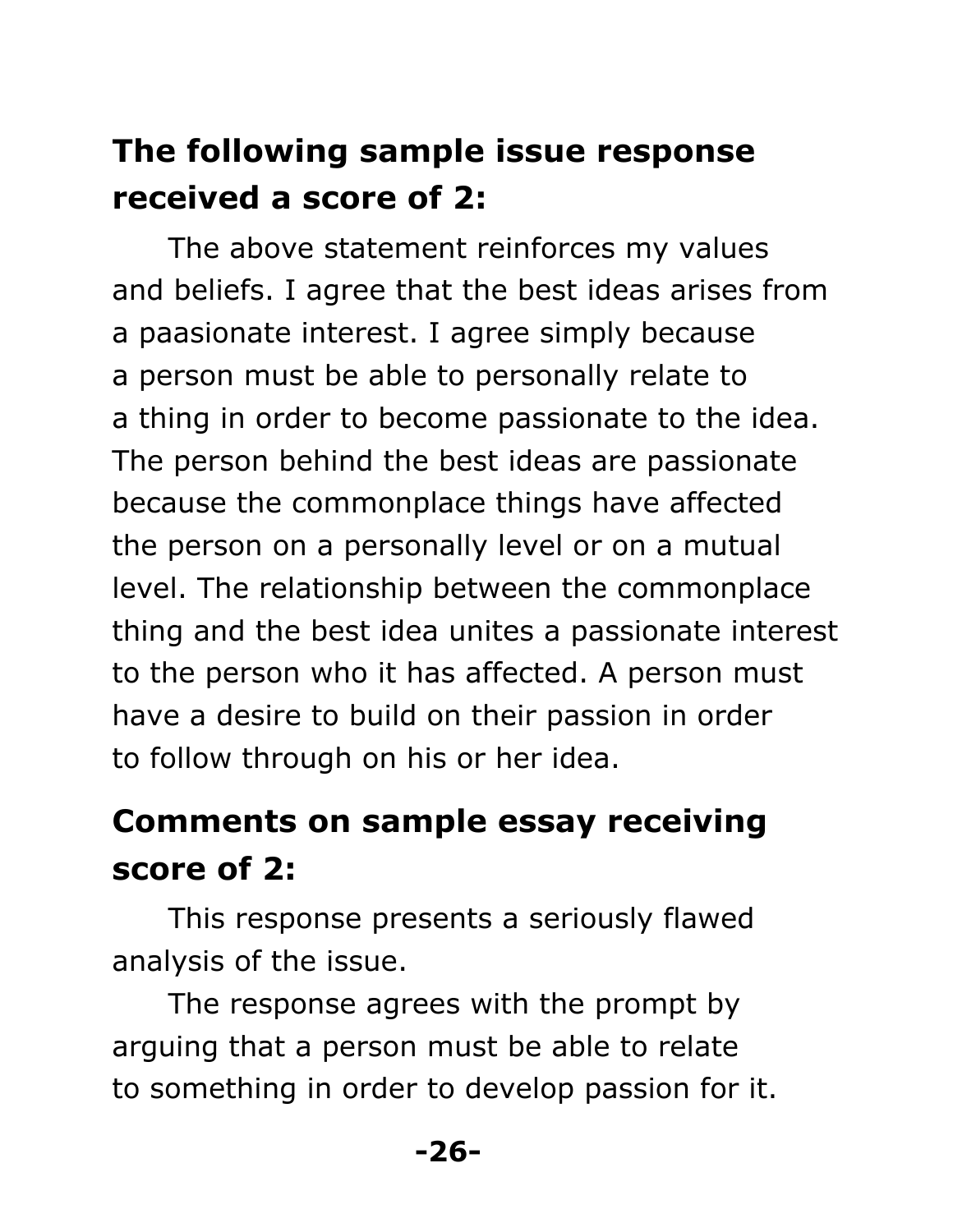(The connection between things one can "relate to" and "commonplace things" is implied.) The response also states that passion is necessary in order for a person to follow through on an idea. However, neither of these claims is supported with relevant reasons or examples.

Furthermore, flawed word choice and other language control problems make the reasoning hard to follow (particularly in sentences 4 and 5: "The person behind the best ideas are passionate because the commonplace things have affected the person on a personally level or on a mutual level. The relationship between the commonplace thing and the best idea unites a passionate interest to the person who it has affected." In those sentences the respondent attempts to analyze the relationship between commonplace things, passion, and ideas). Nevertheless, this response is not a 1: the respondent does provide evidence of the ability to understand the issue and attempts to present a position on it.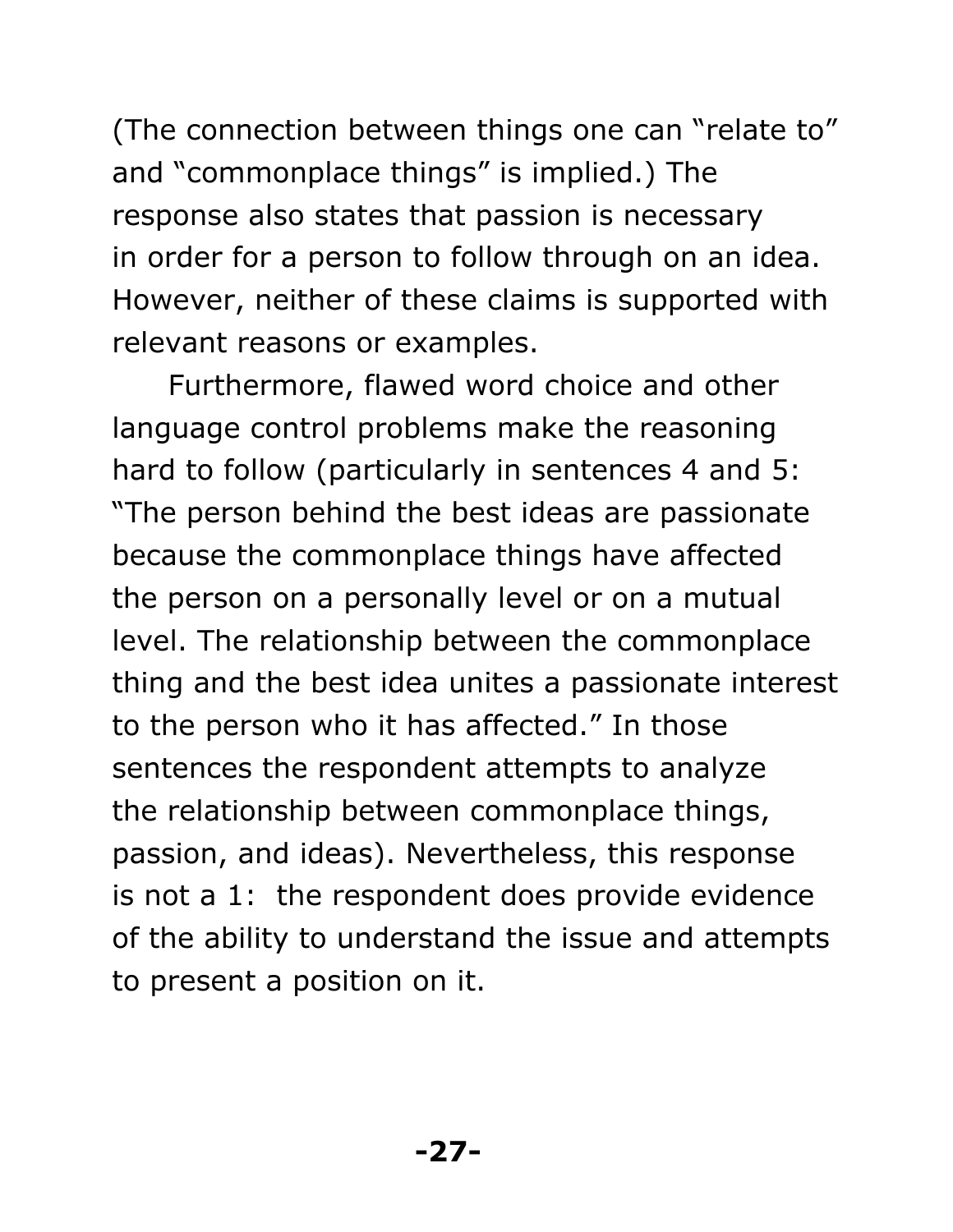#### **The following sample issue response received a score of 1:**

This topic can be found to be true in many different areas. The best ideas that people have come up with are usually founded be improving commonplace things. For example in order to improve the effiecency of writing the typewriter was invented, then following that the computer was invented.

#### **Comments on sample essay receiving score of 1:**

This response presents a fundamentally deficient discussion of the issue.

The first sentence consists of generic language that can be applied to any prompt. Thus, it neither enhances nor detracts from the analysis. The remainder of the response consists of a statement in support of the prompt and a list of two examples (the typewriter and the computer). The examples offered are potentially relevant but completely undeveloped. Basic errors in usage and grammar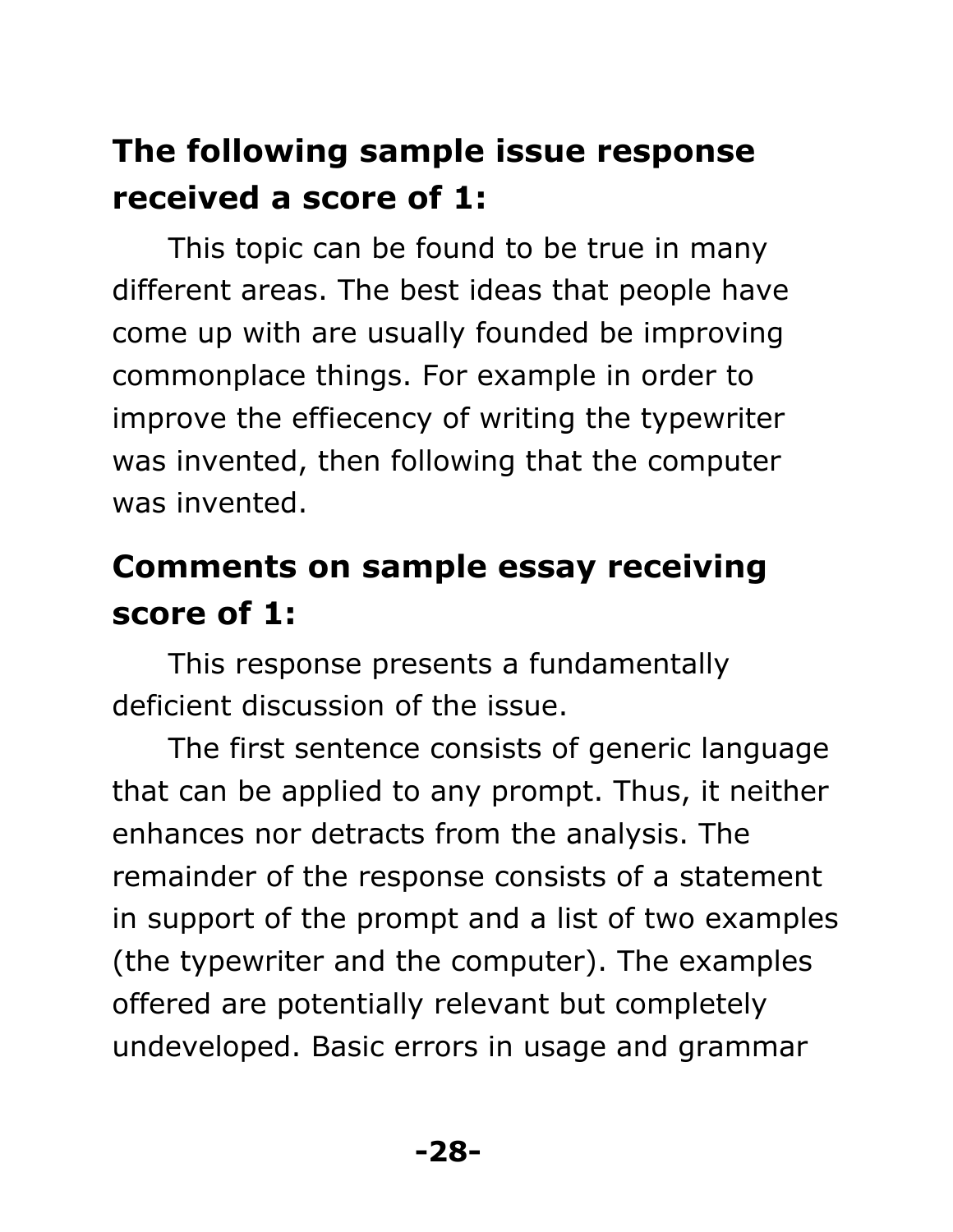are pervasive, but it is primarily the inability to develop an organized response that makes this response a 1.

This is the end of sample responses and commentaries for the Issue task. Sample responses and commentaries for the Argument task follow.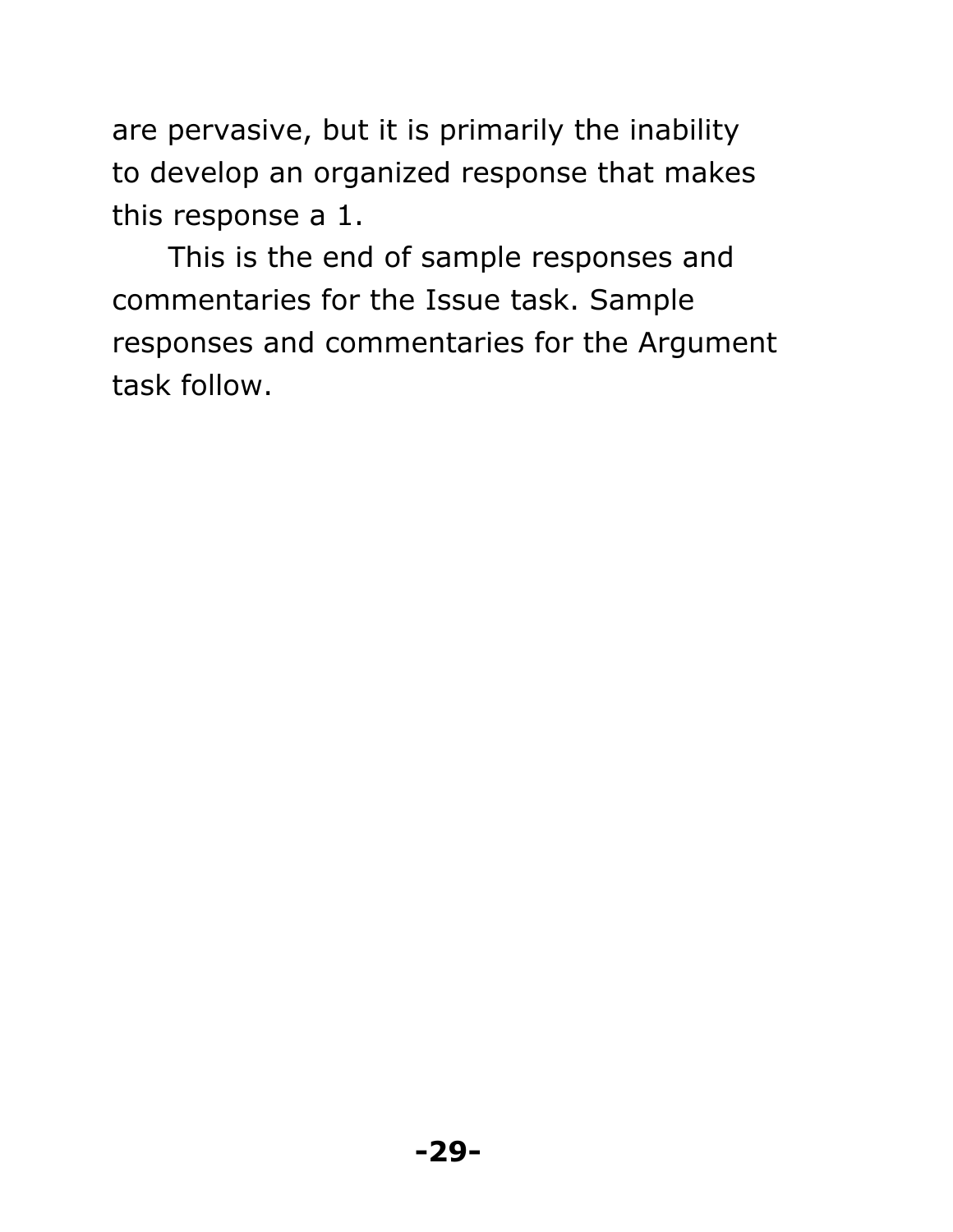## **Revised GRE Practice Test 1.**

#### *Analyze an Argument*

#### **Sample Argument Topic Directions**

**Directions**: The Analytical Writing portion of the GRE consists of two writing topics: Analyze an Issue and Analyze an Argument. For this section, Analyze an Argument will be the writing topic.

You will be given a short passage that presents an argument, and specific instructions on how to respond to that passage. Plan and compose a response in which you analyze the passage according to the specific instructions. A response to any other argument will receive a score of zero. Standard timing for an argument topic is 30 minutes.

**Note that you are NOT being asked to present your own views on the subject.** Make sure that you respond to the specific instructions and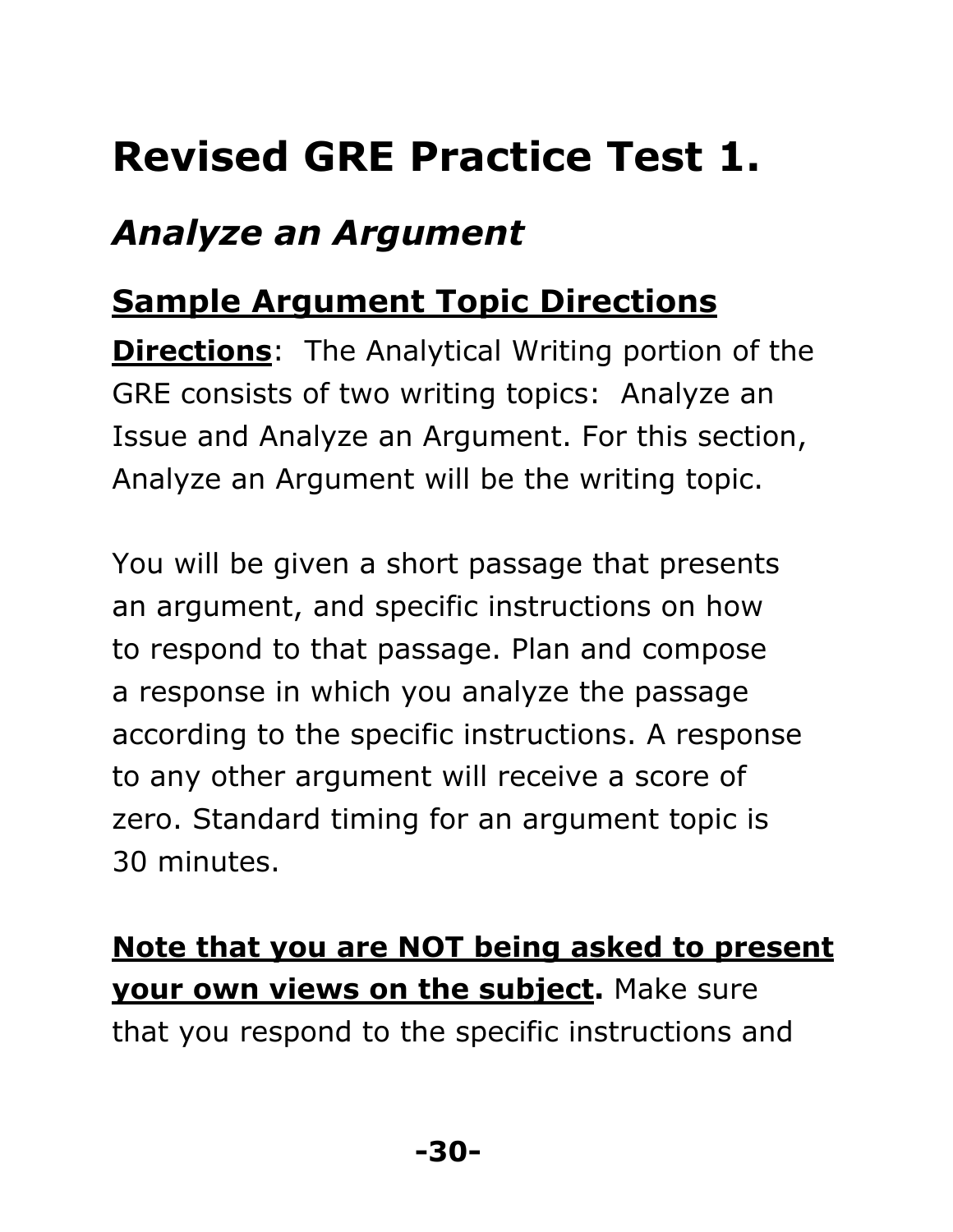support your analysis with relevant reasons and/or examples.

Trained GRE readers will read your analysis and evaluate its overall quality according to how well you do each of the following:

- Respond to the specific instructions on the passage
- Identify and analyze important features of the passage
- Organize, develop, and express your analysis
- Support your analysis with relevant reasons and/or examples
- Control the elements of standard written English

Before you begin writing, you may want to think for a few minutes about the passage and the instructions and then plan your response. Be sure to develop your analysis fully and organize it coherently, but leave time to reread what you have written and make any revisions you think are necessary.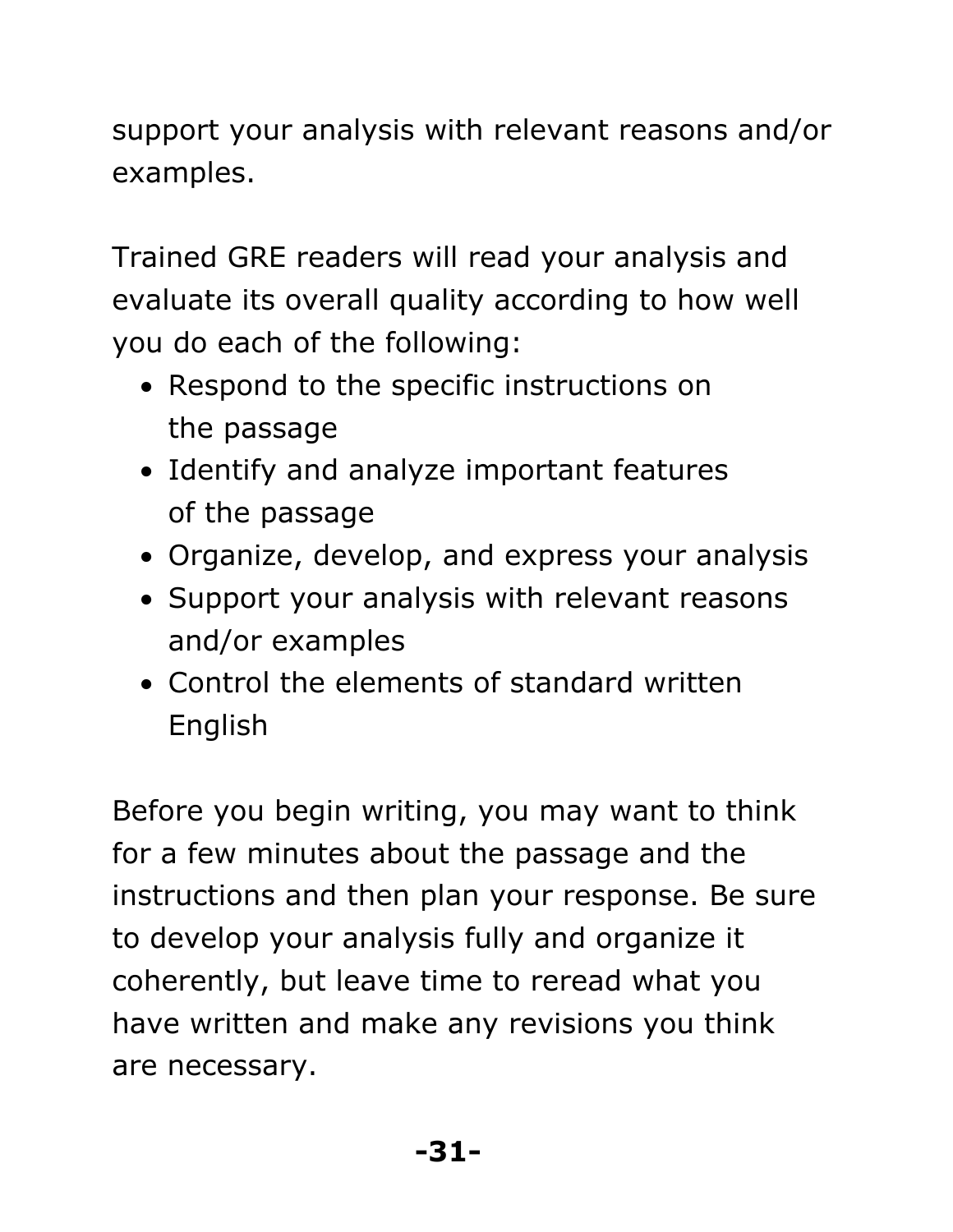#### **Sample Argument Topic:**

The argument to be analyzed is as follows:

 Hospital statistics regarding people who go to the emergency room after roller-skating accidents indicate the need for more protective equipment. Within that group of people, 75 percent of those who had accidents in streets or parking lots had not been wearing any protective clothing (helmets, knee pads, etc.) or any light-reflecting material (clip-on lights, glow-in-the-dark wrist pads, etc.). Clearly, the statistics indicate that by investing in high-quality protective gear and reflective equipment, roller skaters will greatly reduce their risk of being severely injured in an accident.

Write a response in which you

- examine the unstated assumptions of the argument above and
- explain how the argument depends on the assumptions and what the implications are if the assumptions prove unwarranted.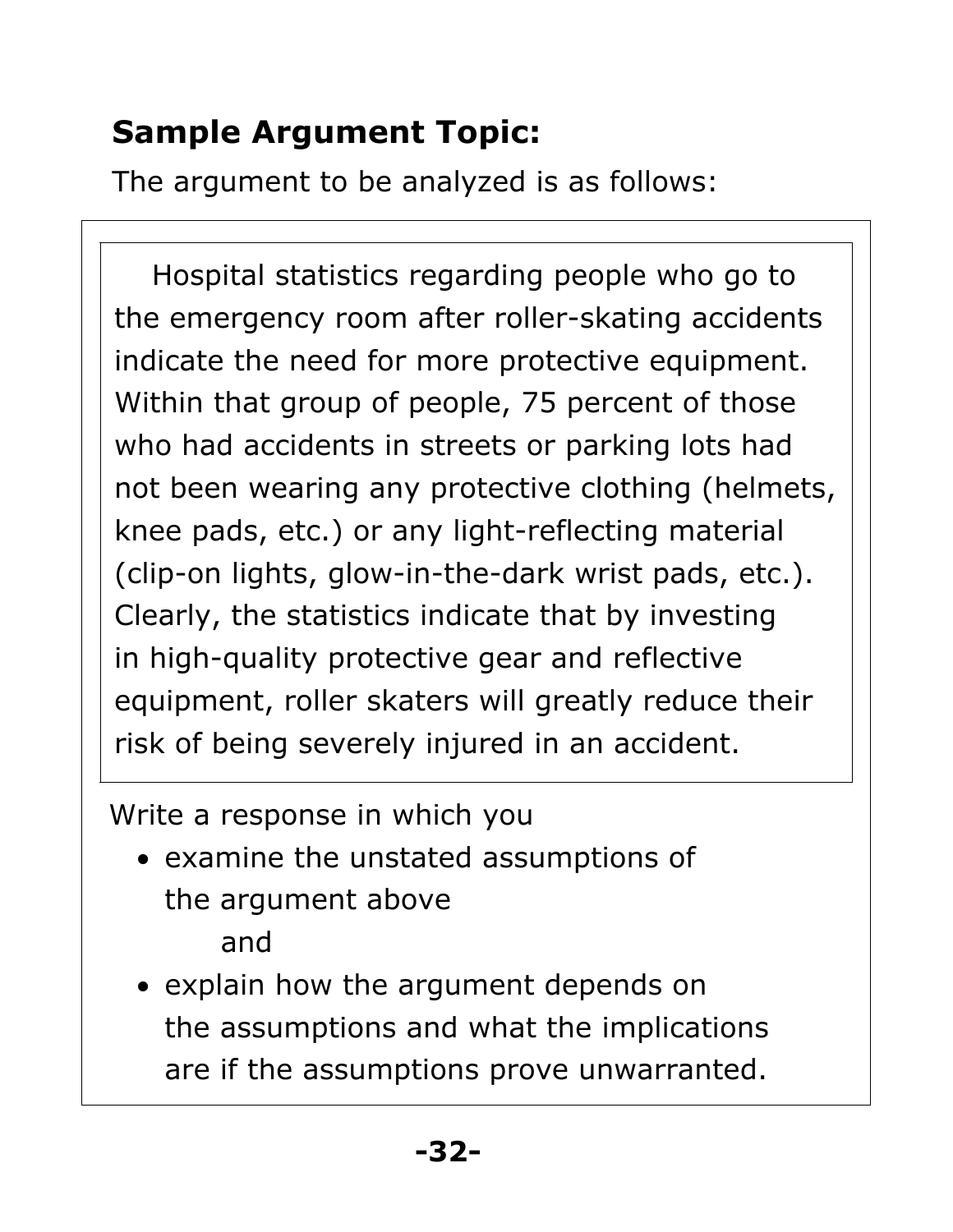The following are sample responses and commentary on those responses, which explain how the response was scored. There are responses and scoring comments for essays with scores of 6, 5, 4, 3, 2, and 1.

**Note**: Sample responses are reproduced exactly as written, including misspellings, wrong choice of words, typographical and grammatical errors, etc., if any.

#### **The following sample argument response received a score of 6:**

The argument above is well-presented and appears to be relatively sound at first glance: because of the hospital statistics regarding people who go to the emergency room after roller-skating accidents, the roller skaters should investing in high-quality protective gear and reflective equipment in order to reduce their risk of being severely injured in an accident. However, as more light is shed on the issue and more detailed facts are concerned, it is easy to see that the argument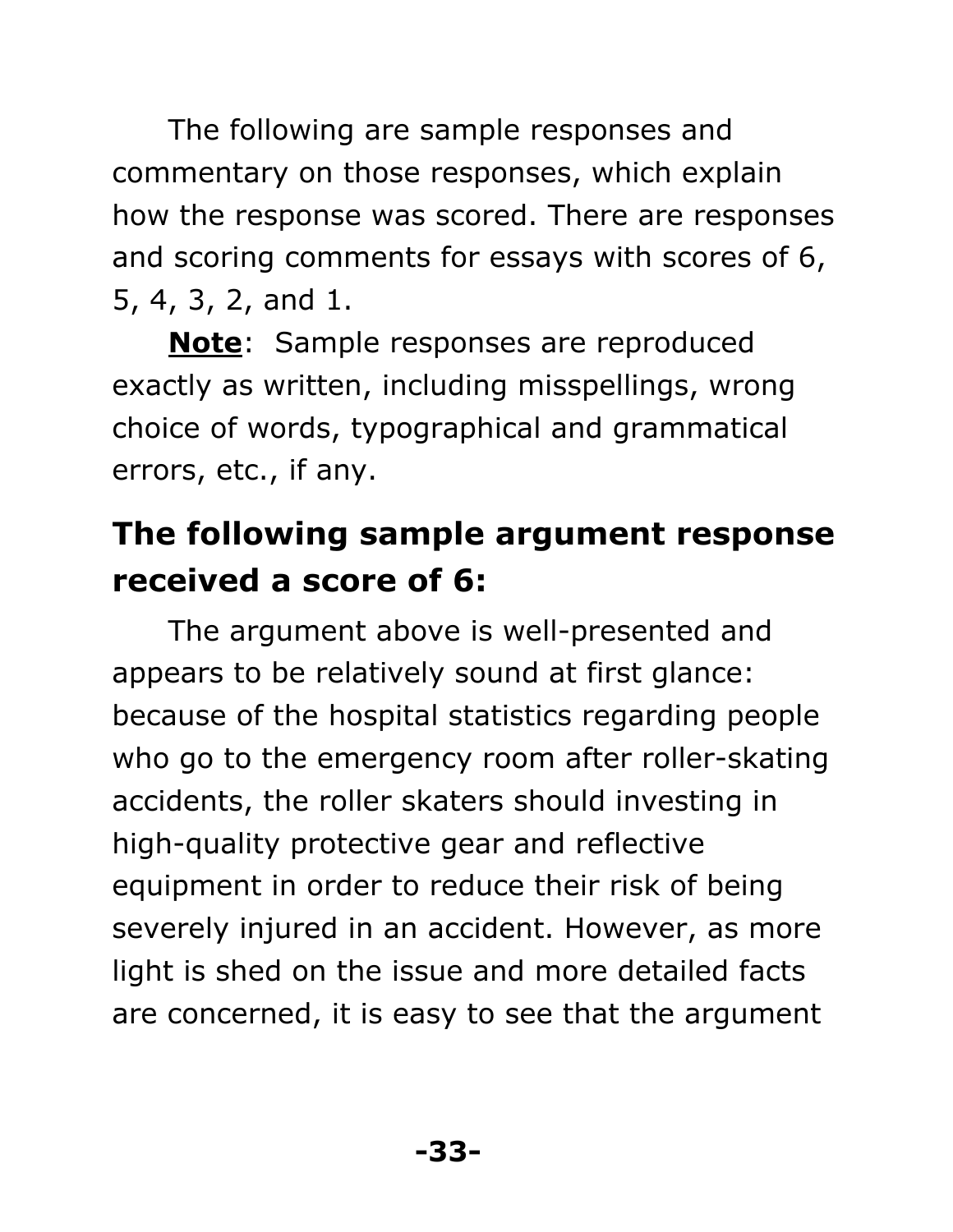suffers from several grave fallacies in its assumptions as well as commits a false analogy.

To begin with, as mentioned in the argument, there are two distinct kinds of gear—preventative gear, such as light reflecting material, and protective gear, such as helmets. Preventative gear is intended to warn others, presumably for the most part motorists, of the presence of the roller skater. It works only if the "other" is a responsible and caring individual who will afford the skater the necessary space and attention. Protective gear is intended to reduce the effect of any accident, whether it is caused by another, the skater or some force of nature. Protective gear does little, if anything, to prevent accidents but is presumed to reduce the injuries that occur in an accident. The statistics on injuries suffered by skaters would be more interesting if the skaters were grouped into those wearing no gear at all, those wearing protective gear only, those wearing preventative gear only and those wearing both.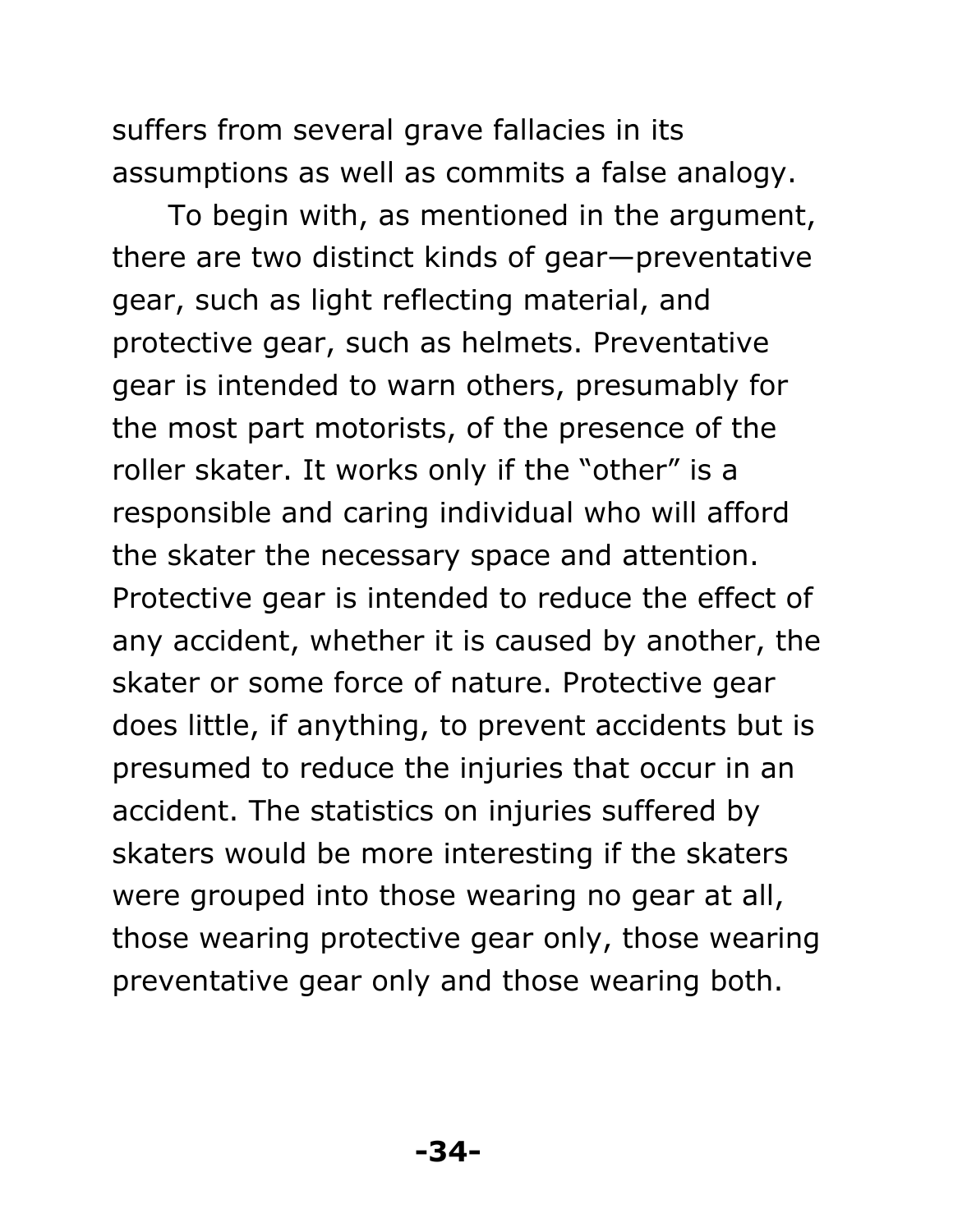These statistics could provide skaters with a clearer understanding of which kinds of gear are more beneficial.

In addition, the argument is much weakened by the fact that it does not take into account the inherent differences between skaters who wear gear and those who do not. It is at least likely that those who wear gear may be generally more responsible and/or safety conscious individuals. The skaters who wear gear may be less likely to cause accidents through careless or dangerous behavior. It may, in fact, be their natural caution and responsibility that keeps them out of the emergency room rather than the gear itself. Also, the statistic above is based entirely on those who are skating in streets and parking lots which are relatively dangerous places to skate in the first place. People who are generally more safety conscious may choose to skate in safer areas such as parks or back yards.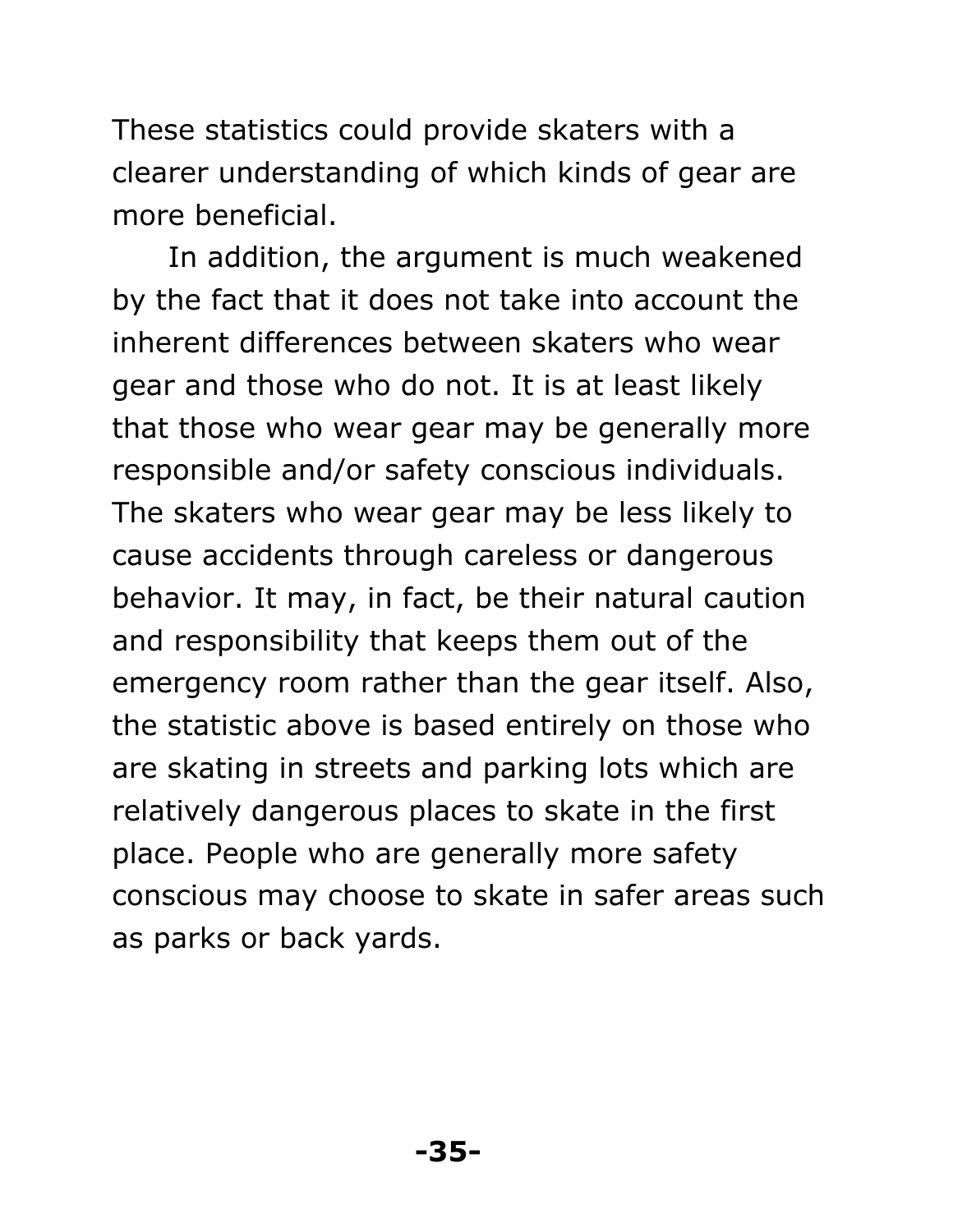Moreover, the statistic also can not make sense when come to the conclusion that safety gear prevents severe injuries. The conclusion suggests that it is presumed that people come to the emergency room only with severe injuries. This is certainly not the case. Also, given that skating is a recreational activity that may be primarily engaged in during evenings and weekends when doctors' offices are closed, skater with less severe injuries may be especially likely to come to the emergency room for treatment.

Last but not least, there is absolutely no evidence provided that high quality gear is any more beneficial than other kinds of gear. For example, a simple white t-shirt may be easily catched by others' sight that provide the same or even more preventative benefit as a higher quality, more expensive, shirt designed only for skating. Before skaters are encouraged to invest heavily in gear, a more complete understanding of the benefit provided by individual pieces of gear would be helpful.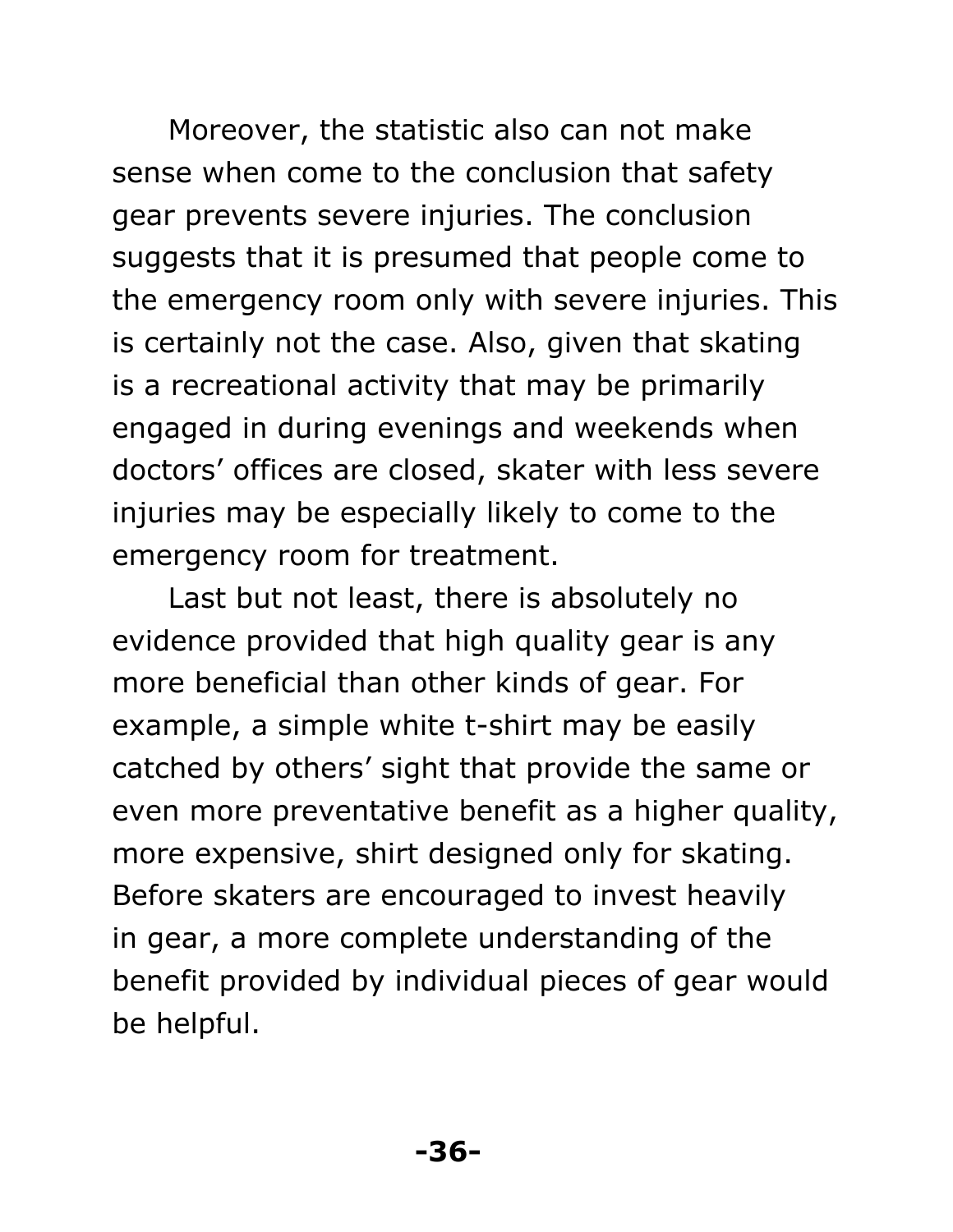Overall, the argument is far from forceful enough to persuade the roller skaters should invest in high-quality protective gear and reflective equipment in order to reduce their risk. Before any final decisions are made about whether the roller skaters should invest in high-quality protective gear and reflective equipment, much work is left for the arguer to do to make his/her argument more logical and cogent.

#### **Comments on sample essay receiving score of 6:**

This outstanding response presents a comprehensive examination of the argument's root flaws. Specifically, the response exposes several points that undermine the argument:

- that preventative gear and protective gear are not the same
- that skaters who wear gear may be less prone to accidents because they are, by nature, more responsible and cautious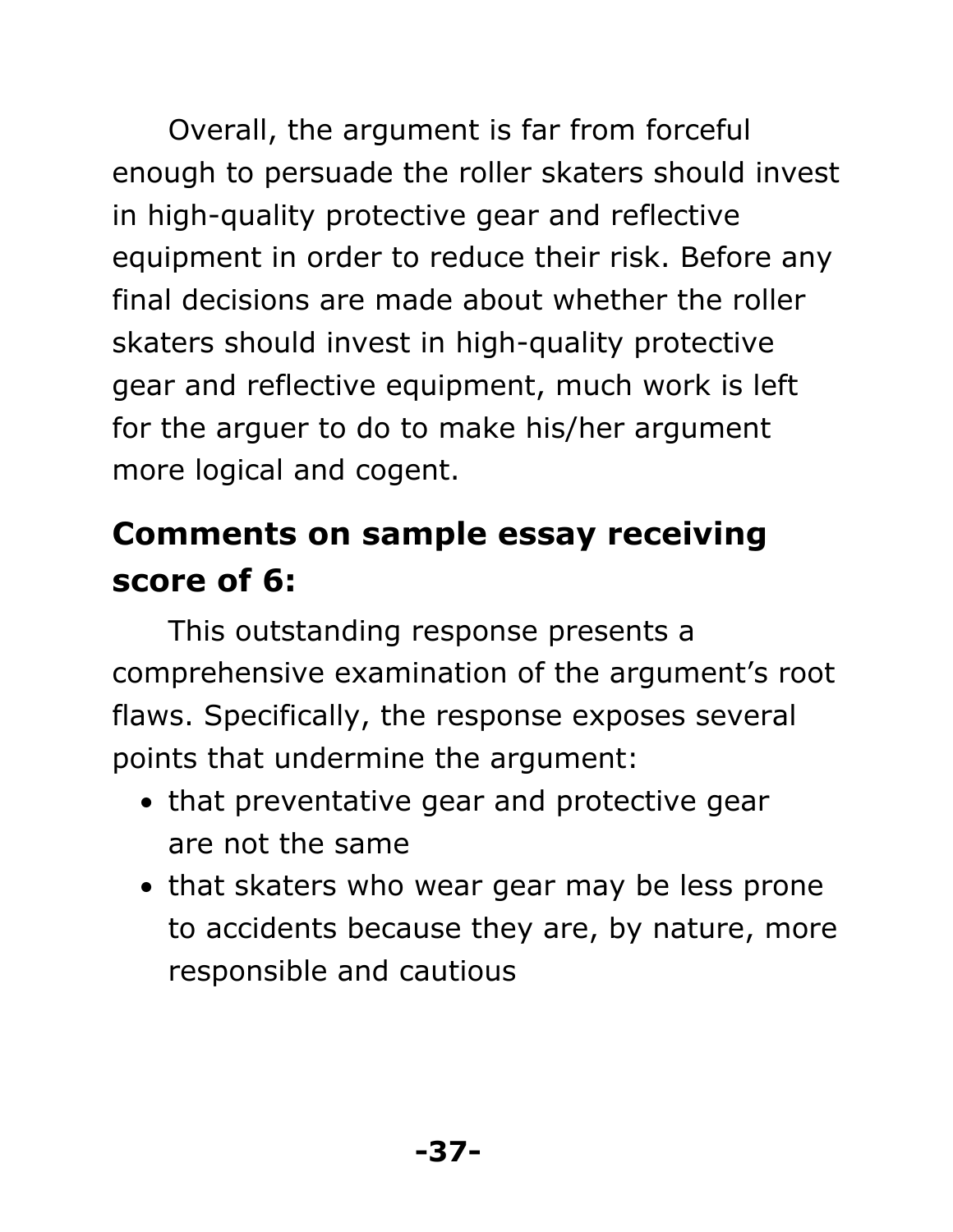- that the statistics do not differentiate by the severity of the injuries
- that gear may not need to be high-quality to be beneficial

The discussion is smoothly and logically organized, and each point is thoroughly and cogently developed. In addition, the writing is succinct, economical, and contains few minor errors. Sentences are varied and complex, and the diction is expressive and precise.

In sum, this response exemplifies a score of 6 because it presents cogent, well-articulated critique and conveys meaning skillfully.

#### **The following sample argument response received a score of 5:**

This argument is too weak to be convincing, relying on the correlation of two incomplete statistics. Correlation does not always imply causation, though it might be tempting to believe it is. Here, the implication is that protective gear will reduce the risk of accident. It assumes that lack of protective gear is the main cause of severe injury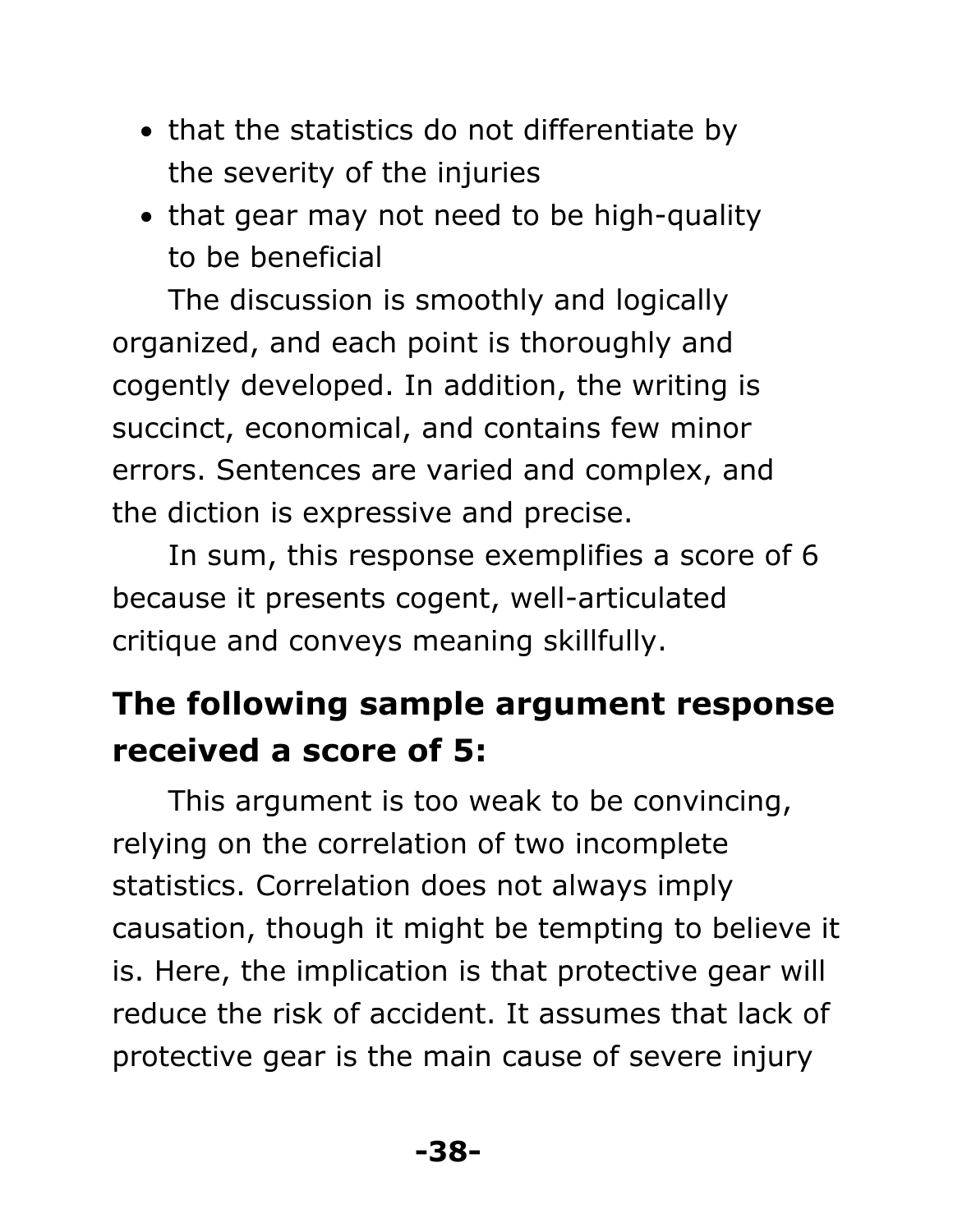in roller skates, which is not necessarily true under any circumstance.

First, it claims that 75 percent of roller-skaters who have had accidents in streets or parking lots were not wearing any protective gear. This says nothing about the cause or the degree of severity of injuries. Some may have been hit by vehicles in broad daylight, in which case neither padding nor reflective material would have saved a skater. Common sense dictates that padding will reduce your risk of being injured, but in extreme cases, padding may do very little.

The argument also ignores the fact that rollerskating is something of an "extreme sport." While the injured may have been injured with roller skates on the street or in a parking lot, the injuries may have resulted from the skater's predilection for performing dangerous tricks. Often, these tricks involve careful balancing on thin objects while moving at high speed, and it is questionable how much padding would protect a skater. One would need to compare this to the statistics of injuries occurring in skate parks.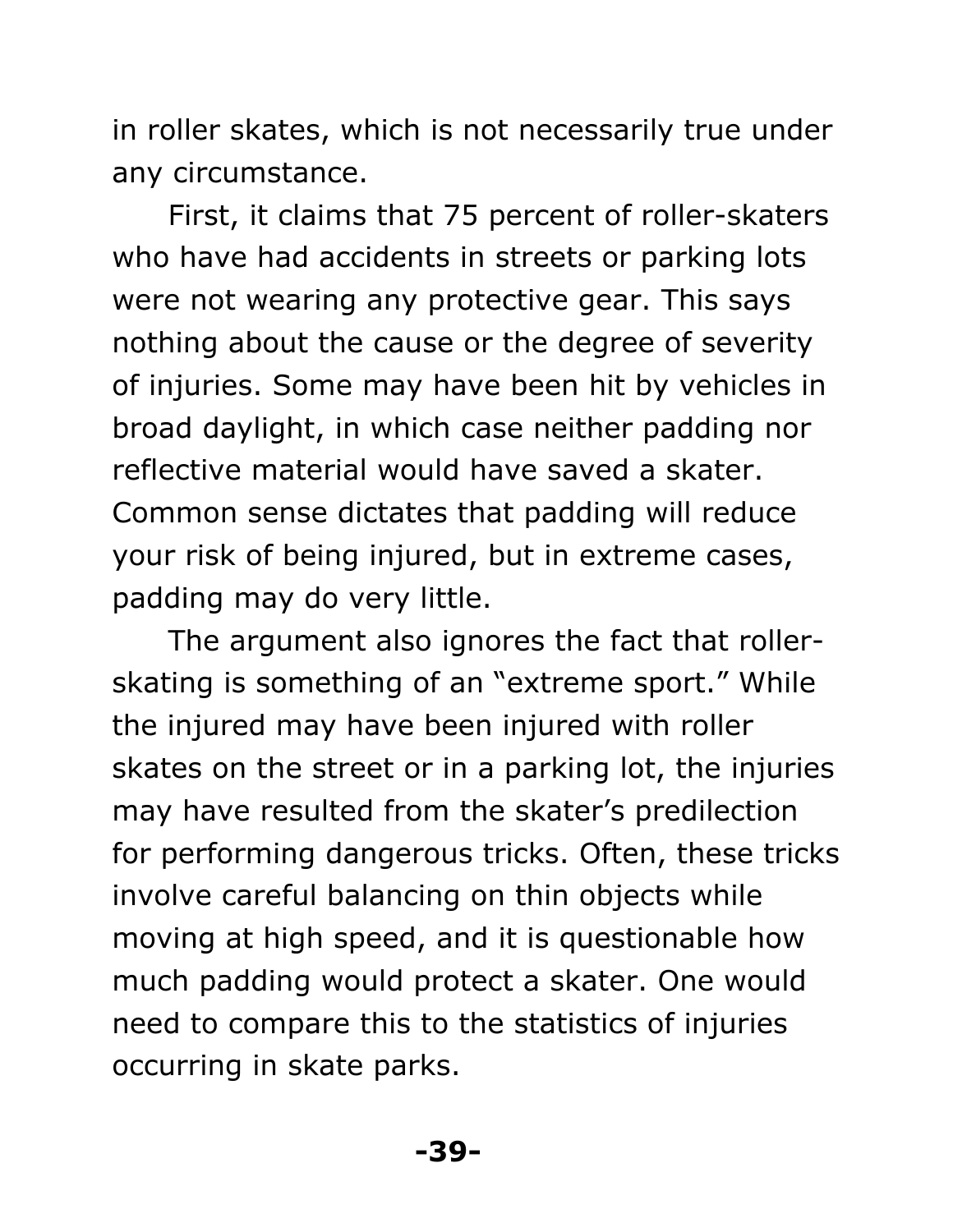Lastly, the last 25 percent of emergency room cases of this type are also ignored. What would be useful are the types of injuries incurred on these people as a basis of comparison. They may all have been injured so severely that they are forced into extended hospital stays. By the same argument as given above, 100% of all skaters wearing protective gear suffered extreme injuries, thus it is imperative that skaters not wear any such accessories at all.

The use of statistics is a shaky way of bolstering an already decent argument. There are too many implications derived from the data the way it is presented. As such, the numbers are an indirect method of supporting the need for more protective accessories in skating. The argument could be improved by providing more statistics detailing the nature of injuries and a better representative group with which to compare data. One simply cannot compare injuries caused by carelessness or recklessness as opposed to general accidents, at least not statistically, as carelessness will improve the chances of injury. As it stands,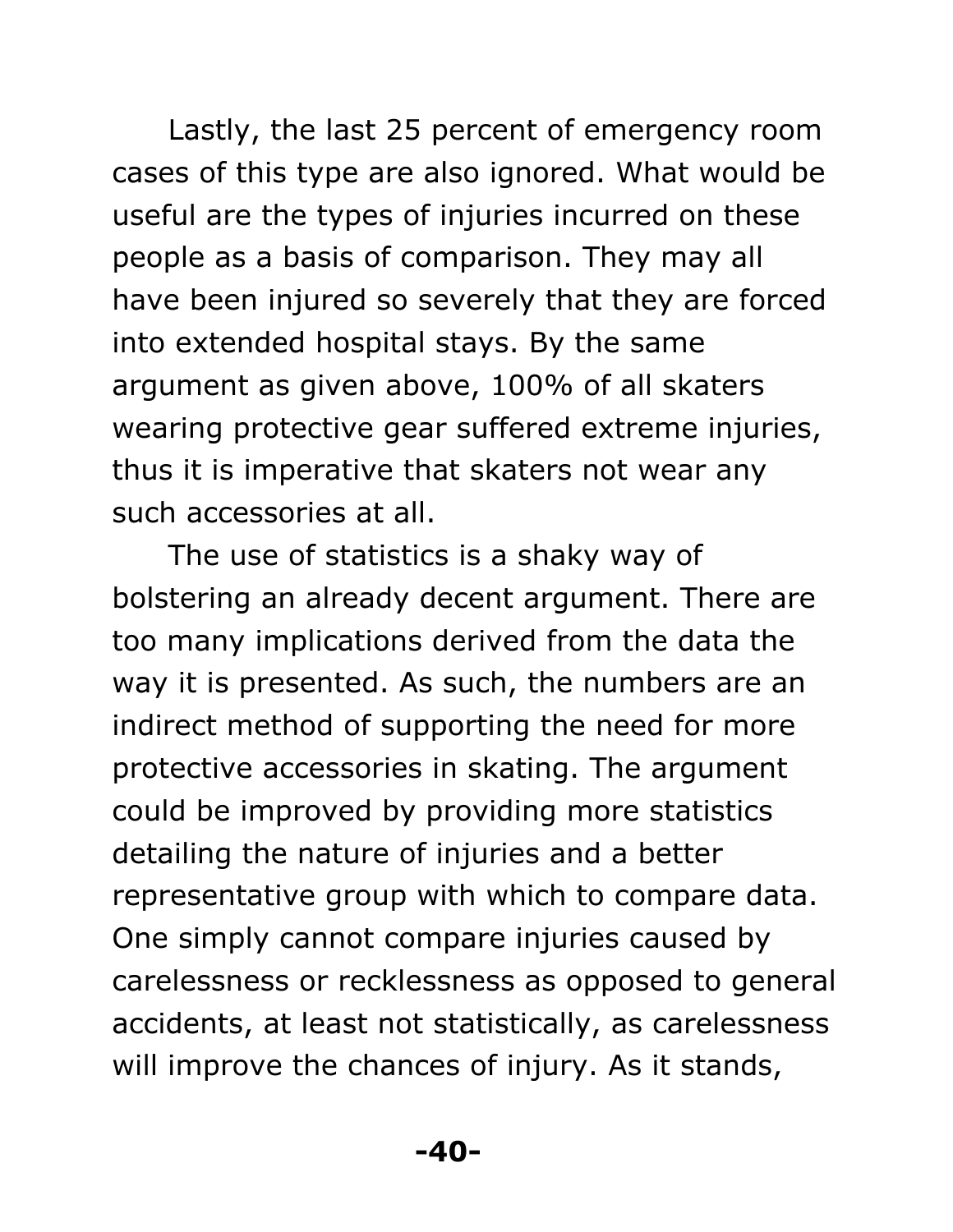the argument has too many holes with which it can be torn apart.

#### **Comments on sample essay receiving score of 5:**

This strong response sets out to critique the argument's use of statistics and its assumption that lack of protective gear causes more severe injuries, and it does just that. The response identifies and critiques insufficiencies of the statistics that cause the argument to be less than compelling:

- that the statistics do not differentiate between the causes or severity of the injuries
- that the statistics only represent people who skate in parking lots and streets, and that these people may engage in more dangerous activities than those who skate in skate parks
- that no information is given about the extent of the injuries for the other 25 percent who were wearing protective gear, and that their injuries might have been comparable to or worse than those who did not wear gear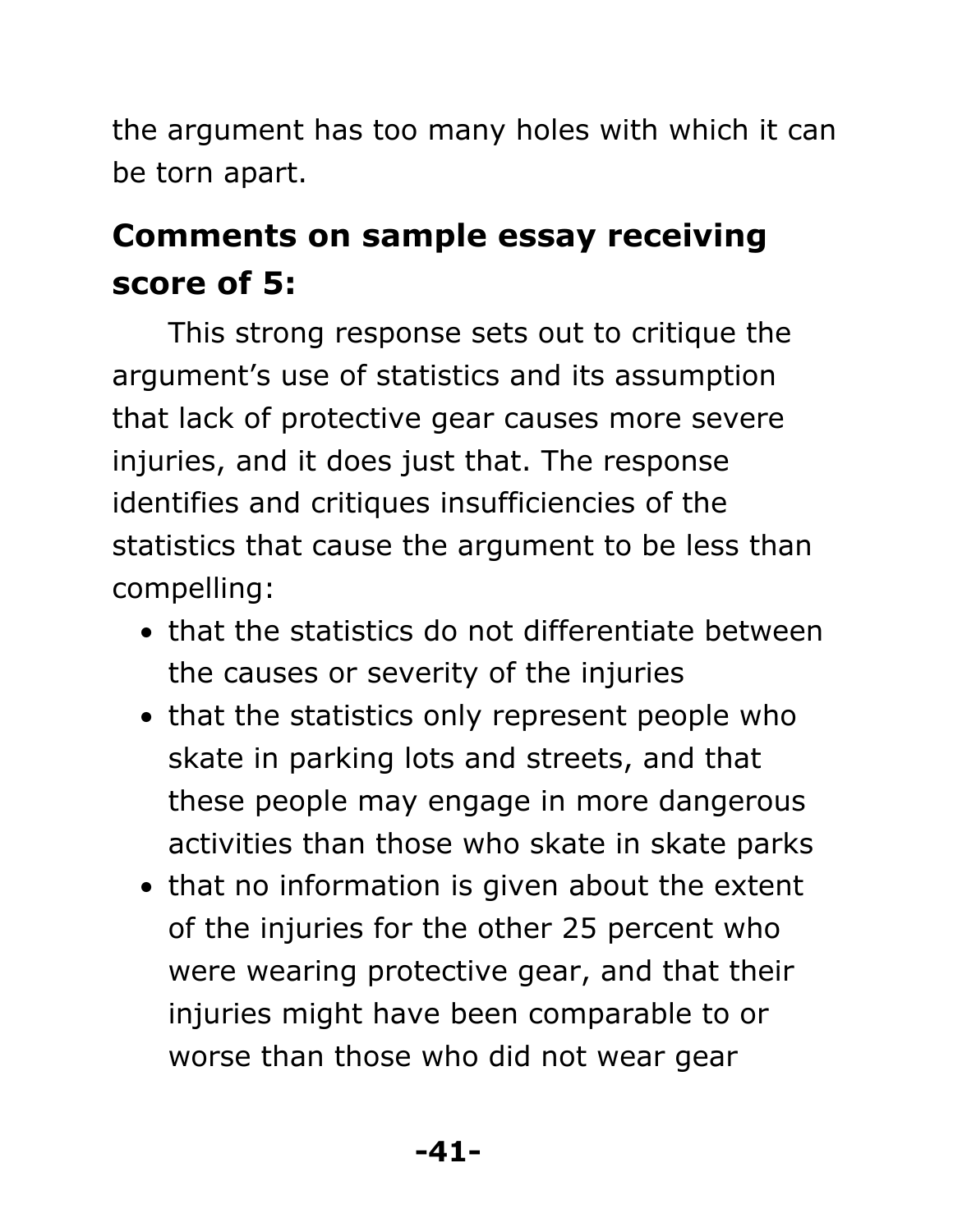The respondent develops each of these points by offering alternative explanations and, in paragraphs 2 and 3, by calling for additional data that would be needed to confirm or refute the argument's assumptions. The response does not analyze the argument as insightfully or develop its critique as fully as required for a 6, but the clear organization, strong control of language, and substantial degree of development warrant more than a score of 4.

#### **The following sample argument response received a score of 4:**

This argument is based on the claim that investing in high-quality protective gear and reflective equipment, roller skaters will reduce the risk of being severly injured in an accident. This is based on a stastic that states that 75 percent of the people who go to the emergency room after a roller-skating accident had not been wearing any protective clothing or light-reflecting material. However, this argument makes many assumptions which weaken the argument as a whole.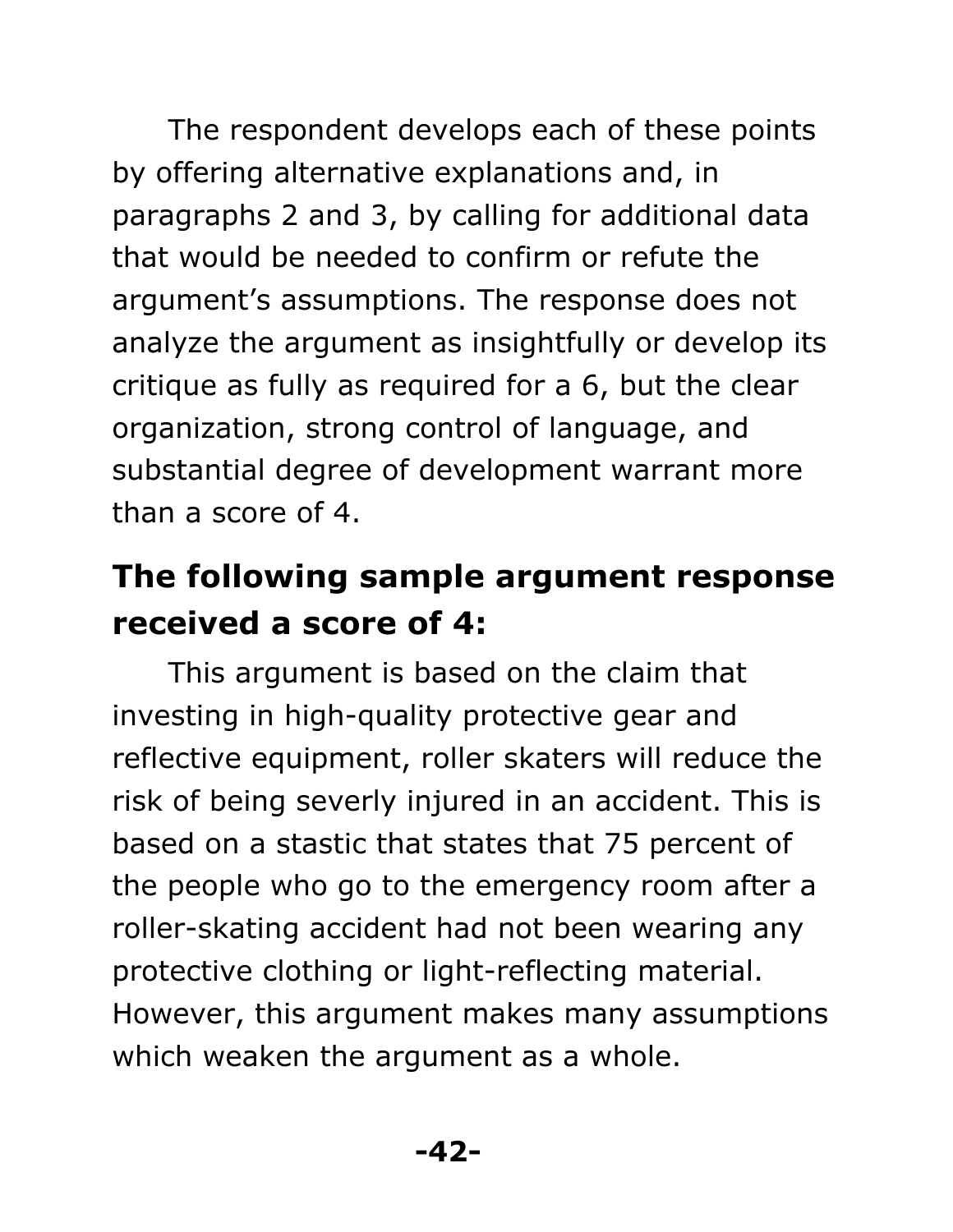First, the argument assumes that the people who went to the emergency room after rollerskating injuries were skating properly. The accidents could have been avoided if the skaters were following skating rules, such as where to skate and obeying laws of traffic. Any violations to these skating rules could have been the reason the skaters were injured. However, the argument fails to address this issue, which makes it unsound.

Second, the argument assumes that the skaters who were injured did not take any abnormal risks. The accidents could have occured because of the risks taken by the skaters. Readers do not know if the statistics were collected from a representative sample. The data could have been collected from a group of young males who tend to take risks greater than those of older women, but the argument does not address this issue. The argument assumes that the statistics sample the population accurately, which provides weakness to this argument.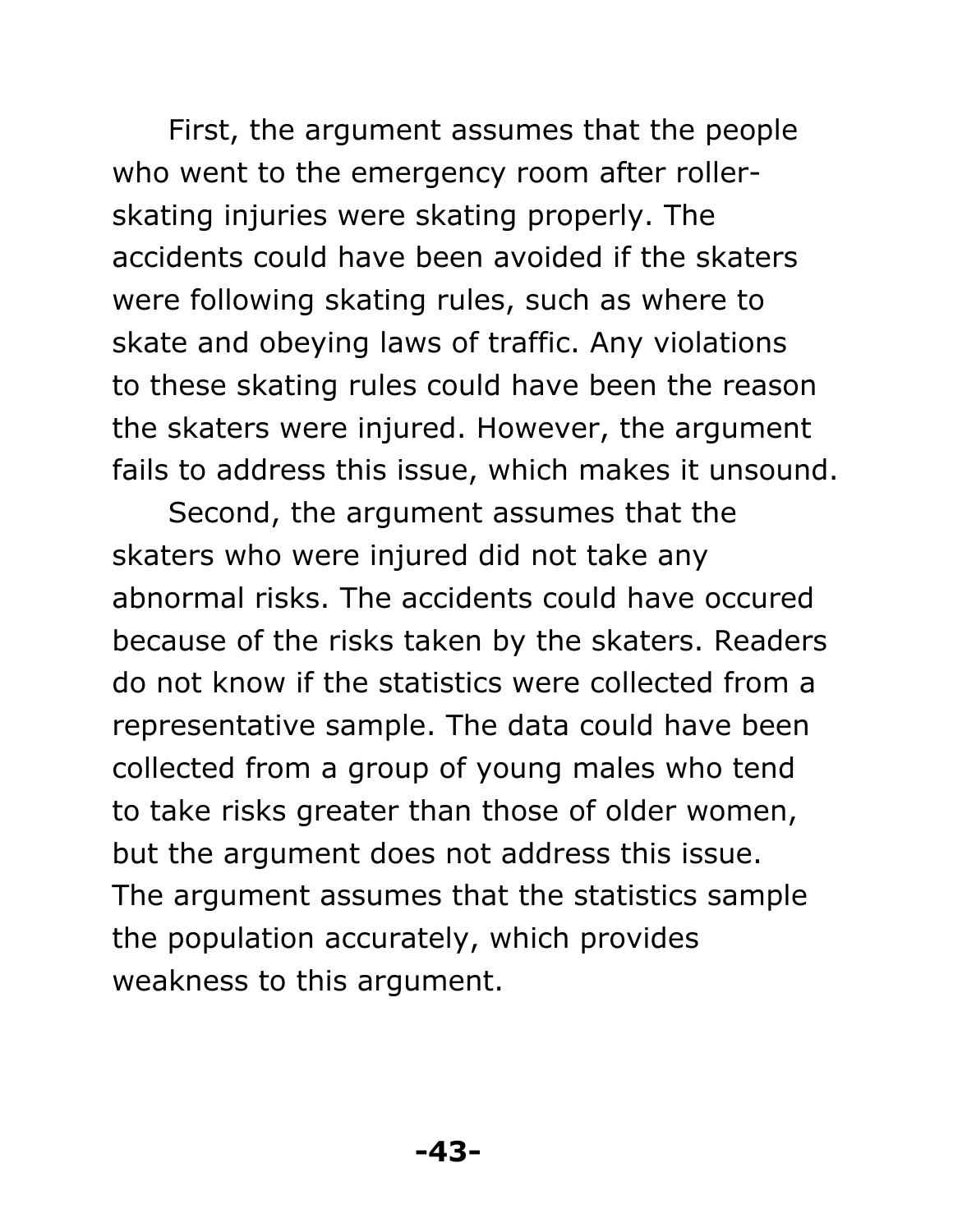Last, the argument assumes that protective equipment will solve the problem of sever rollerskating injuries. In actuality, the assumptions that the argument makes prior to this assumption creates a great deal of skepticism for readers. There are many external factors that were not addressed in this argument and that would alter the conclusion if they were considered. It weakens the argument to assume that the addition of protective gear would directly reduce the risk of being severely injured in an accident.

For all these reasons, the argument can be viewed as fundamentally unsound. The argument could be strengthened by addressing whether or not the skaters followed rules and laws effecting skating. It could be strengthened by identifying the risks taken by the skaters from which the data was collected. And the argument could be greatly stengthened by eliminating any external forces or addressing them in the argument. All of these adjustments would provide the agrument with a solid foundation.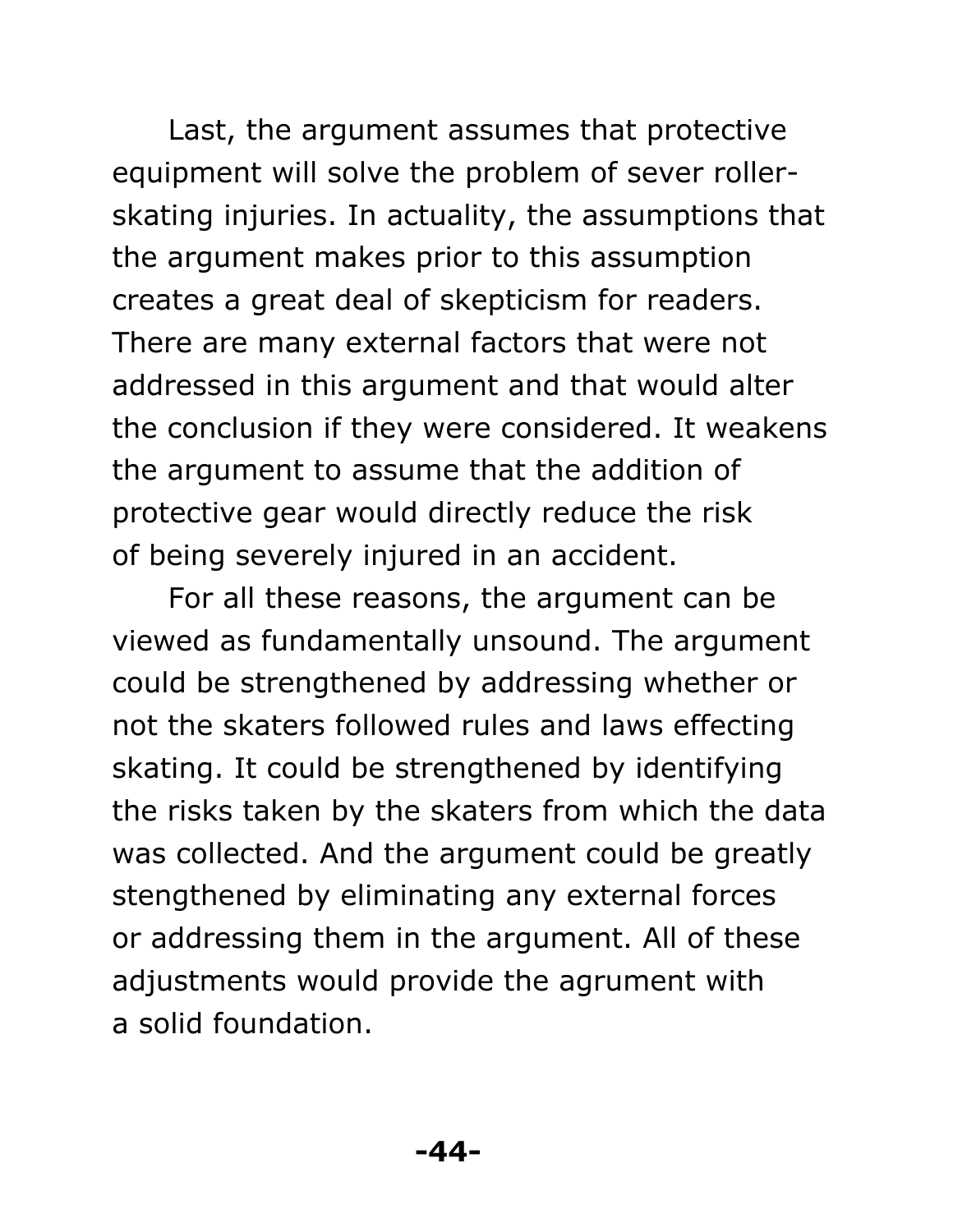#### **Comments on sample essay receiving score of 4:**

This response presents a competent critique of the argument and conveys meaning adequately.

After paraphrasing the argument in paragraph 1, the respondent analyzes some questionable assumptions:

- that skaters who went to the emergency room had been skating properly and obeying traffic laws
- that skaters who went to the emergency room did not take any abnormal risks
- that statistics were collected from a representative sample
- that protective equipment will solve the problem of severe roller-skating injuries

At first glance, the response appears well organized and each point seems equally developed. However, it is not clear that "skating properly" and "not tak[ing] any abnormal risks" are two separate issues as suggested by the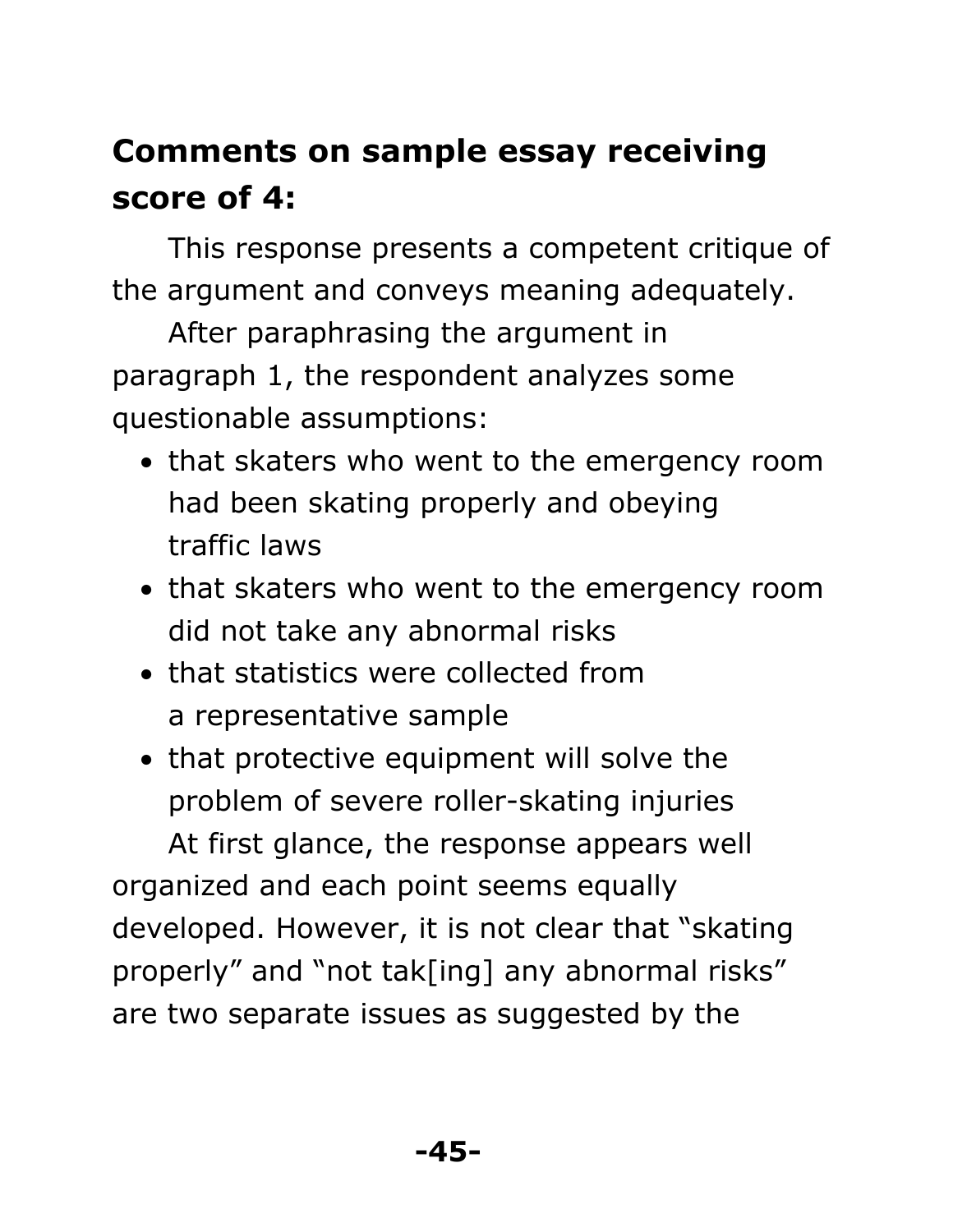organization of the response. Rather than organizing information logically, the respondent attempts to fit the critique into a formulaic package. In addition, the discussion in paragraph 4 offers little in the way of analysis, instead relying on empty generalities. Despite appearances, discussion of the points listed above is only adequately developed and competently presented. The response is not thorough or thoughtful enough to merit a score of 5.

The writer's general control of language also supports a score of 4. The paper is free of significant or persistent errors. Diction is apt and sentence construction is generally skillful.

#### **The following sample argument response received a score of 3:**

In many roller skating accidents the person injured is not wearing appropriate protective equipment. The statement assumes that the cause of the accident was the injured persons lack of high-quality protective gear and reflective equipment. The statment does not address the fact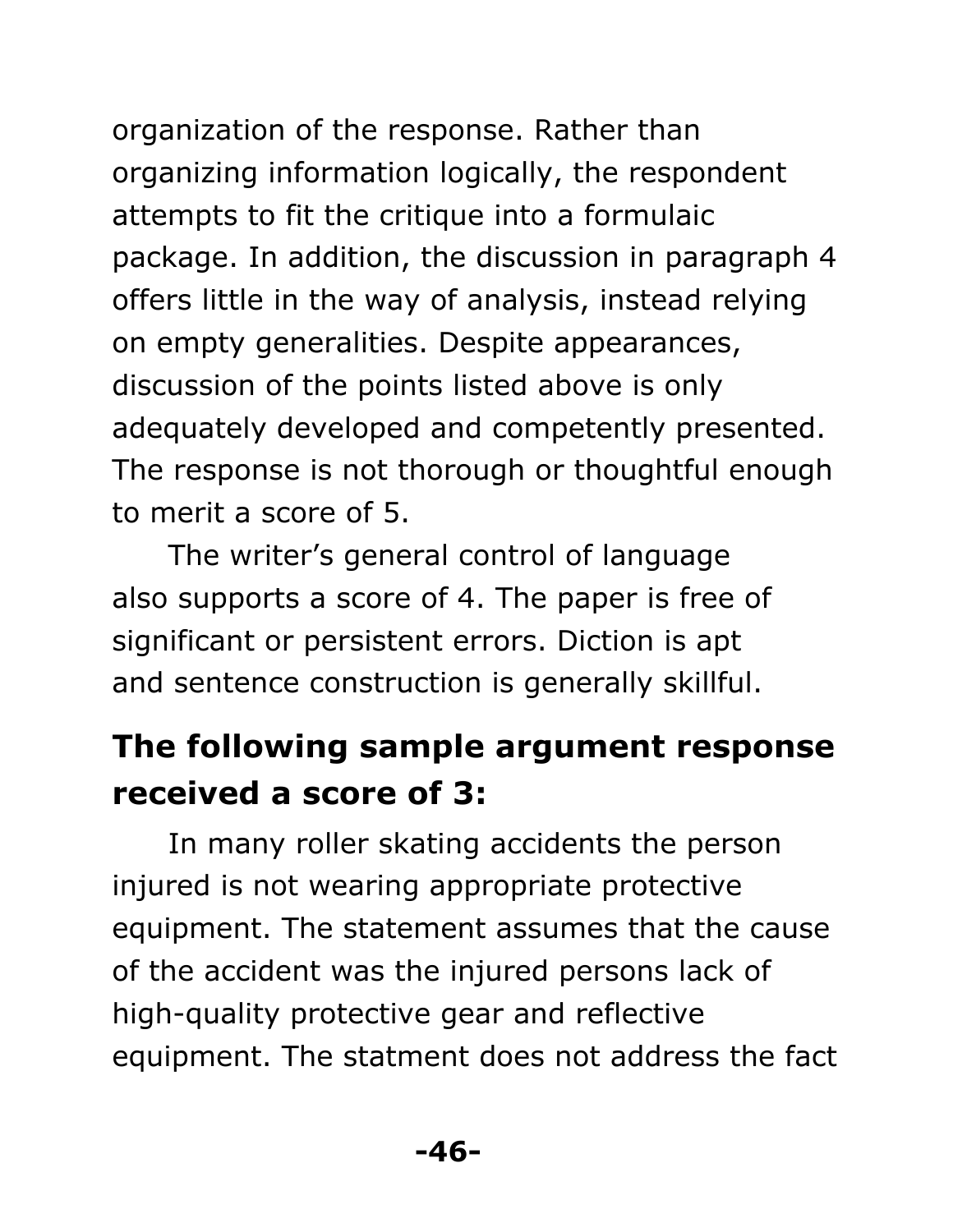that accidents can occur and injuries may result even if a person does have the appropraite highquality protective gear and reflective equipment.

The hospital statistics does show that 25% of those injured in roller-skating accidents in a street or parking lot were wearing some form of protective clothing although they were still injured. This shows that their is a 1 in 4 chance that someone wearing protective equipment will stil be injured if involved in an accident. The arguement depends purely on assumptions that the accidents that roller-skaters are involved in are minor and not life threatening. The their was a greater amount of life-threateing injuries such as roller-skater verses automobile, the fact that they wore protective equipment would be of little help to the injured person.

More analysis would need to be done before deciding if the high-quality protective gear and reflective equipment would greatly reduce the risk of being severly injured in an accident. One must consider what types of accidents roller-skaters are most likely to get into and weither they would be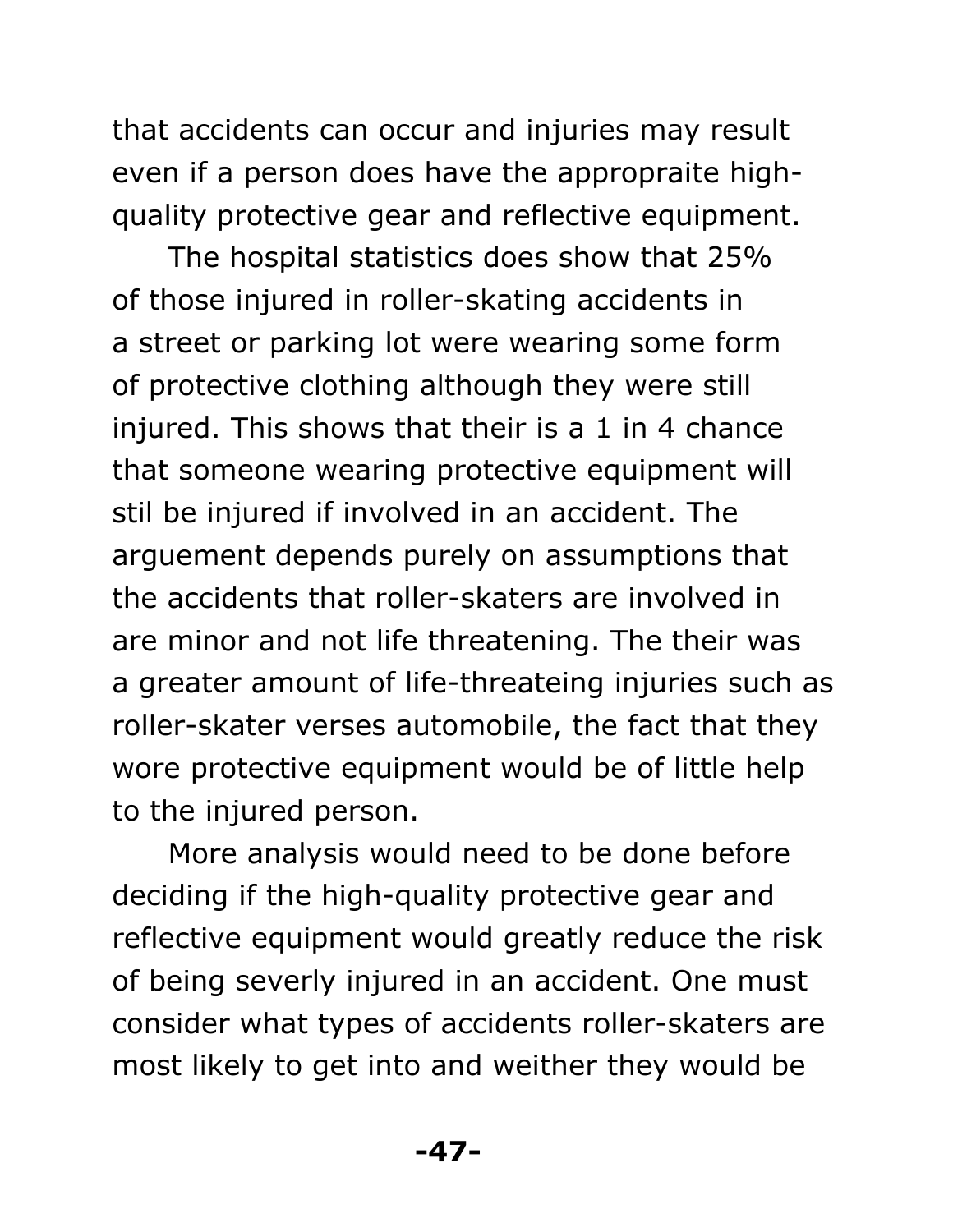injured despite the fact that they wear protective equipment.

#### **Comments on sample essay receiving score of 3:**

This response demonstrates some competence in its critique of the argument and in conveying meaning but is obviously flawed.

This response suffers from poor reasoning, both in its interpretation and in its criticism of the argument. First, the response misstates the argument's conclusion in paragraph 1: "The statement assumes that the cause of the accident was the injured persons lack of high-quality protective gear and reflective equipment." From this faulty reading of the prompt, a slew of illogic progresses.

The response focuses its critique on the 25 percent of skaters who suffered injuries despite having worn some type of protective or reflective equipment. From this fact, the respondent draws a faulty conclusion that there is a 1 in 4 chance that someone wearing protective equipment will still be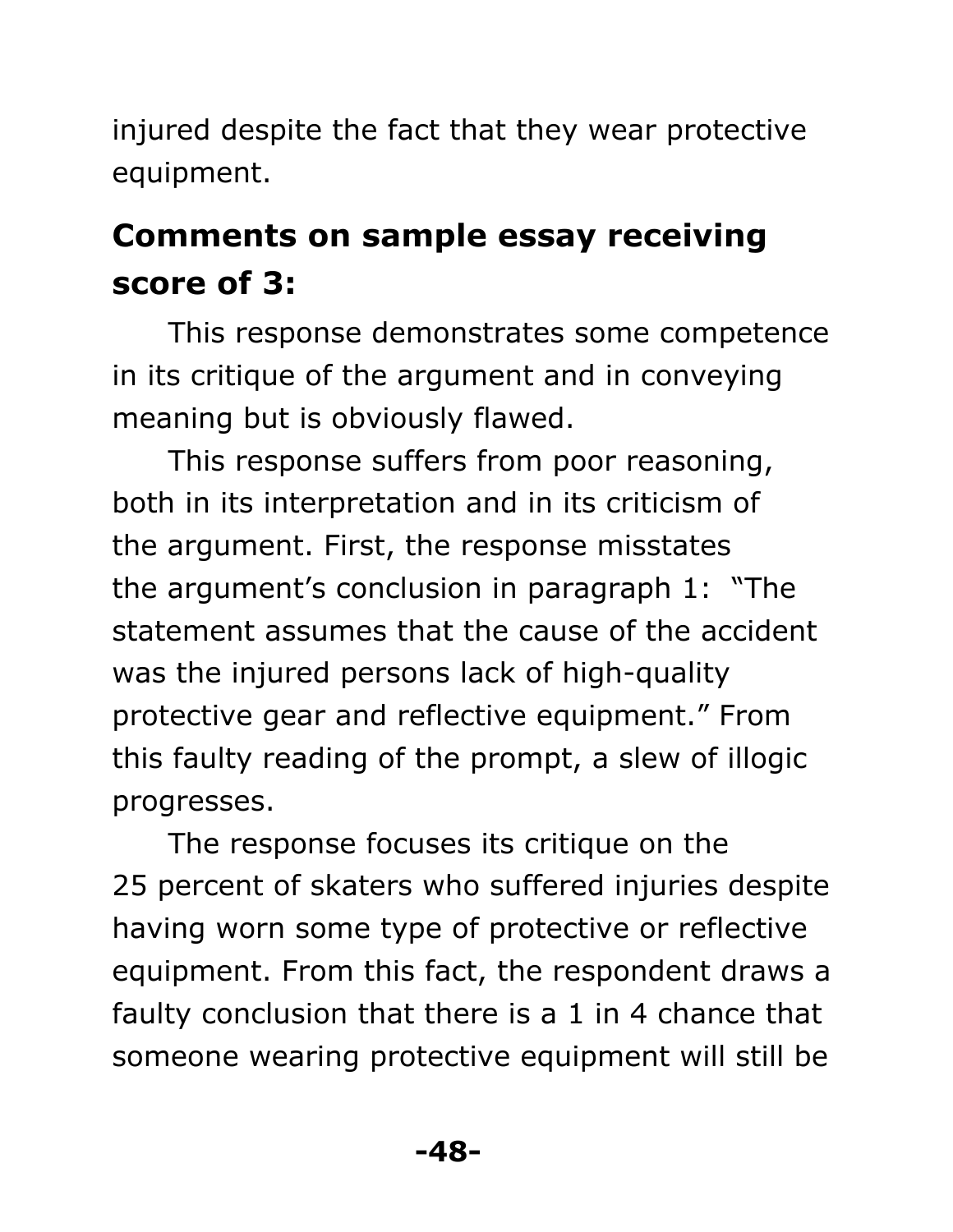injured in an accident. Even if that followed from the original statistics, the respondent does not explain how such a fact weakens the argument.

In the end the response does offer two potentially relevant points of criticism:

- that the type of injuries is not addressed
- that the type of accidents is not addressed However, these points are undeveloped; the

response calls for more information about types of accidents and injuries but does not explain how such information would strengthen the argument.

There are a few minor errors in writing. However, it is lack of development and poor reasoning that force a score of 3.

#### **The following sample argument response received a score of 2:**

The judgement is questionable. First, the the statistics focus on the protective equipment of rollerskating, but it shows us that statistics in streets or parking lots. Isn't it strang? whether the equipment is useful or not should be test in the rollerskating field.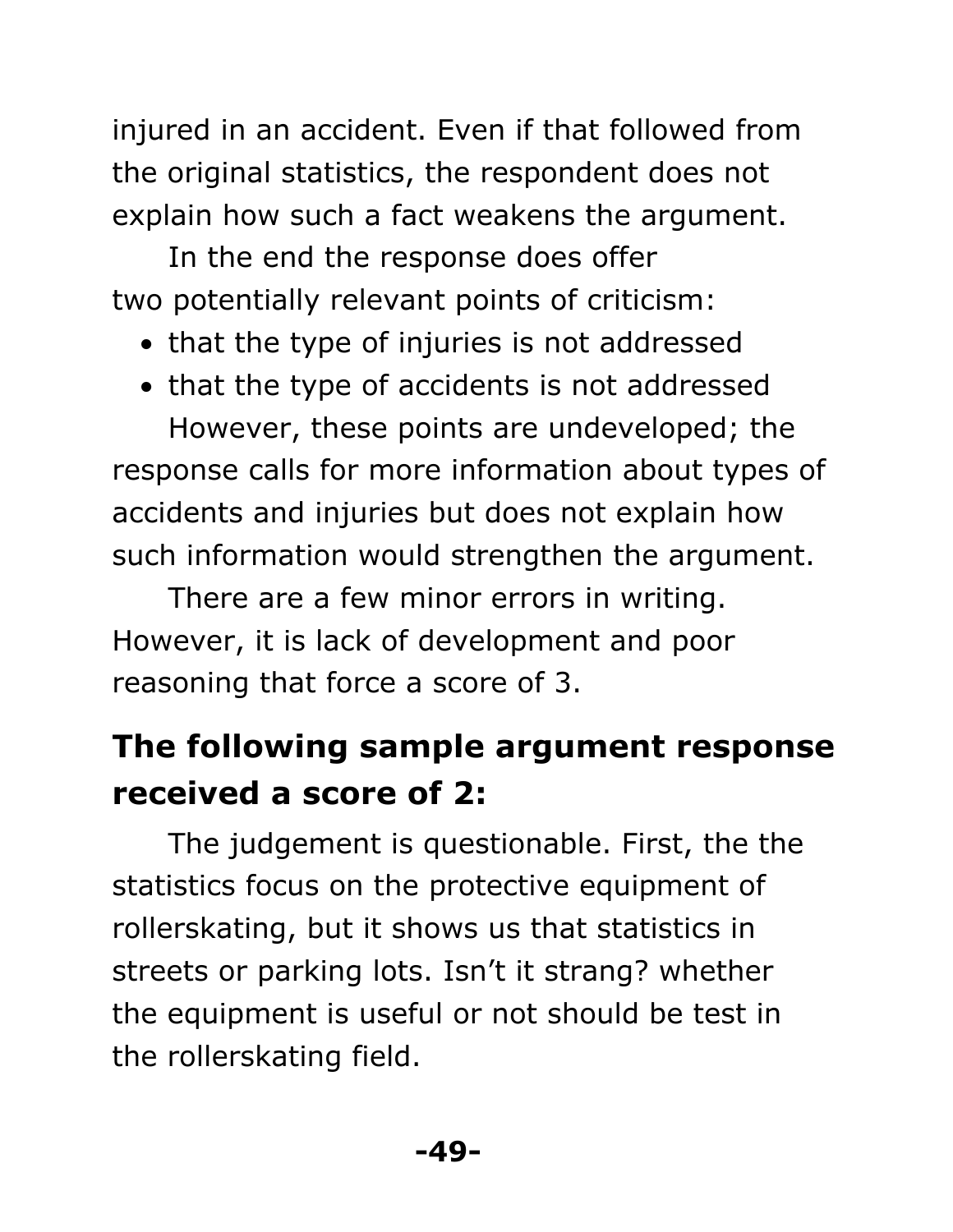Second, the statistics only show the 75 percent of people who go to the emergency room without protective equipment, but how about the people who wear equipment. Maybe the people with protective equipment become careless and they are dead in accidents, so they are not counted in these statistics.

In order to make consummer believe the use of the protective equipments, the satistics should show the injure population with and without equipments and the noninjure pepulation with and without equipments. Moreover, it should divide the injure conditions. There is a large different from bone break and skin break.

Finally, without more detailed, I do not think the judgement is correct.

#### **Comments on sample essay receiving score of 2:**

This response demonstrates serious weaknesses in analytical writing. The response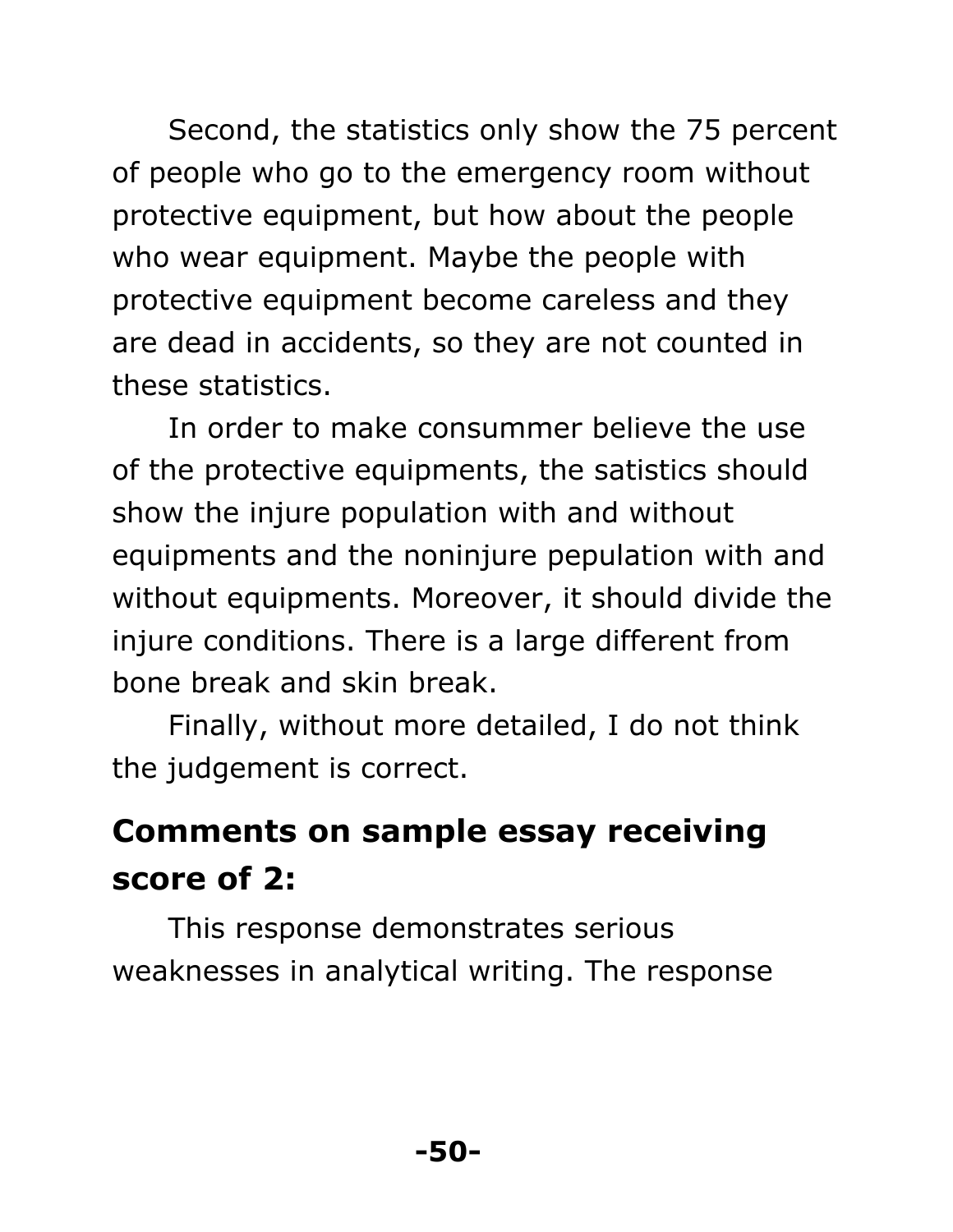attempts critique based on logical analysis but fails to provide reasonable development.

The response offers three other points of critique:

- the statistics are "questionable" because they only represent skaters who skate in the street or parking lots ("it shows us that statistics in streets or parking lots. Isn't it strang?")
- the statistics are misleading because they do not include skaters who have died while wearing protective equipment
- the statistics should differentiate between type of injuries ("it should divide the injure conditions")

While these are valid points of critique (that are often used in more successful responses), this response fails to provide relevant and reasonable support for them. In addition, this response has serious problems in the use of language and sentence structure that interfere with meaning (see examples above).